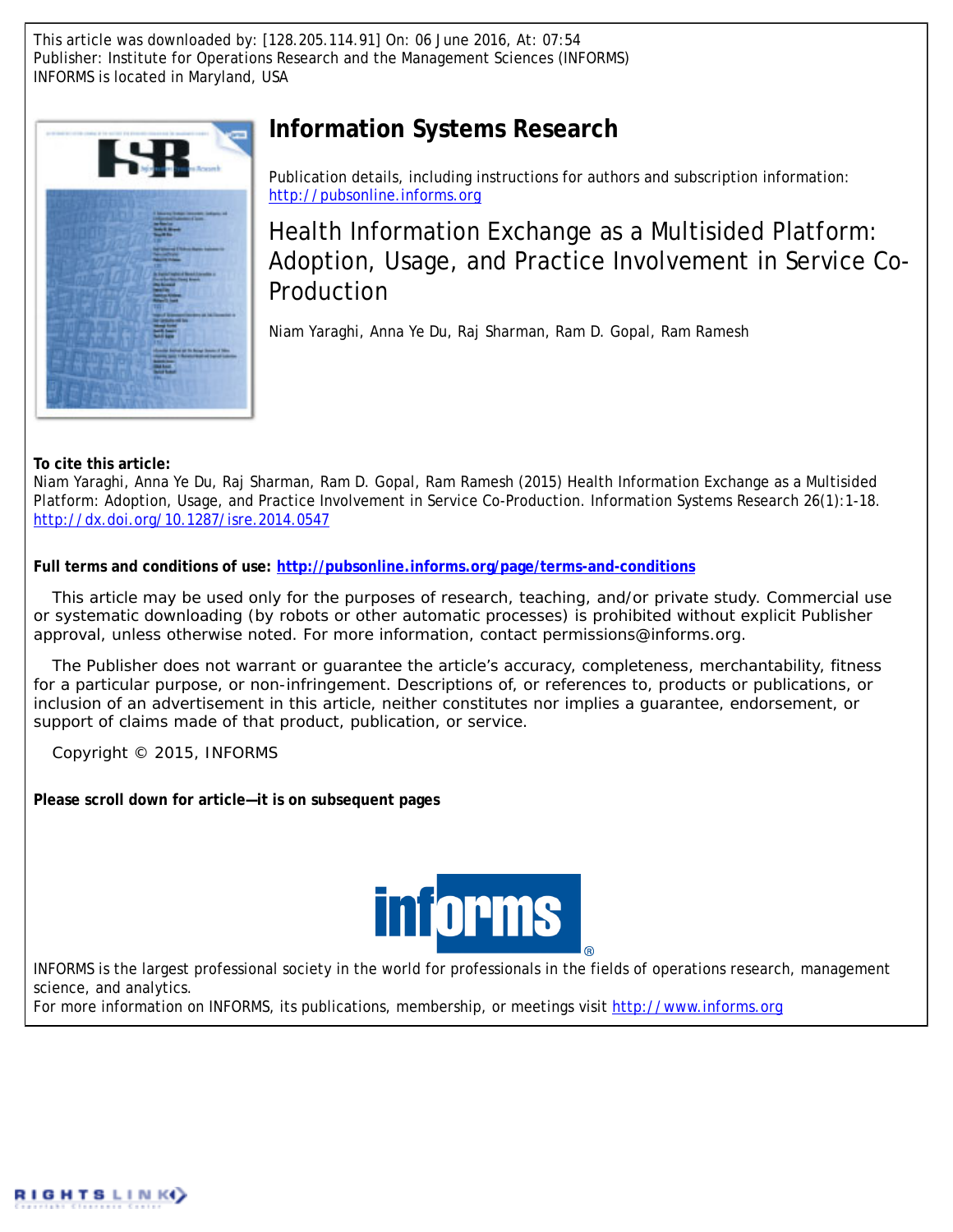*Information Systems Research*

Vol. 26, No. 1, March 2015, pp. 1–18 ISSN 1047-7047 (print) ISSN 1526-5536 (online) http://dx.doi.org/10.1287/isre.2014.0547

# © 2015 INFORMS

## Health Information Exchange as a Multisided Platform: Adoption, Usage, and Practice Involvement in Service Co-Production

## Niam Yaraghi

Center for Technology Innovation, Governance Studies, The Brookings Institution, Washington, DC 20036, nyaraghi@brookings.edu

### Anna Ye Du, Raj Sharman

Management Science and Systems Department, State University of New York at Buffalo, Buffalo, New York 14260 {yedu@buffalo.edu, rsharman@buffalo.edu}

## Ram D. Gopal

Department of Operations and Information Management, University of Connecticut, Storrs, Connecticut 06269, ram.gopal@business.uconn.edu

### Ram Ramesh

Management Science and Systems Department, State University of New York at Buffalo, Buffalo, New York 14260, rramesh@buffalo.edu

**H** ealth Information Exchanges (HIE) are becoming integral parts of the national healthcare reform efforts,<br>chiefly because of their potential impact on cost reduction and quality enhancement in healthcare services. chiefly because of their potential impact on cost reduction and quality enhancement in healthcare services. However, the potential of an HIE platform can only be realized when its multiple constituent users actively participate in using its variety of services. In this research, we model HIE systems as multisided platforms that incorporate self-service technologies whose value to the users depends on both user-specific and networkspecific factors. We develop a model of adoption, use, and involvement of clinical practices in the coproduction of the HIE services. This model is grounded in social network theory, service operations theory, and institutional isomorphism theory. A longitudinal study of actual adoption and use behaviors of 2,054 physicians within 430 community medical practices in Western New York over a three-year period has been carried out to evaluate the proposed model. This study has been supported by HEALTHeLINK, the Regional Health Information Organization of Western New York, which has an extensive database comprising over half a million transactions on patient records by the HIE users. We extracted panel data on adoption, use, and service coproduction behaviors from this database and carried out a detailed analysis using metrics derived from the foundational theories. Positioning practices within two distinct but interrelated networks of patients and practitioners, we show that adoption, use, and service coproduction behaviors are influenced by the topographies of the two networks, isomorphic effects of large practices on the smaller ones, and practice labor inputs in HIE use. Our findings provide a comprehensive view of the drivers of HIE adoption and use at the level of medical practices. These results have implications for marketing and revenue management of HIE platforms, as well as public health and national/regional healthcare policy making.

Keywords: health information exchange; multisided platforms; network externalities History: Anindya Ghose, Senior Editor; Subodha Kumar, Associate Editor. This paper was received on February 21, 2013, and was with the authors 5 months for 3 revisions. Published online in Articles in Advance November 18, 2014.

## 1. Introduction

Healthcare expenditures constitute a major part of the structural deficit in the U.S. federal budget (Chernew et al. 2010). The United States spent 17.9% of its GDP on healthcare in 2010, more than any other country in the world (Baicker and Skinner 2010, Martin et al. 2012). Despite the \$2.6 trillion of expenditure, the quality and efficiency of the U.S. healthcare system ranked last when compared to Britain, Canada, Germany, the Netherlands, Australia, and

New Zealand (Davis et al. 2010). As a result, a concerted national effort to reform healthcare using information technologies with a focus on reducing costs and increasing quality of service is well under way (Menon et al. 2000, Casalino et al. 2003, Aron et al. 2011, Buntin et al. 2011). The recently enacted Health Information Technology for Economic and Clinical Health Act (HITECH) requires all medical records to be in standardized digital forms by 2014 (Blumenthal and Tavenner 2010). One of the principal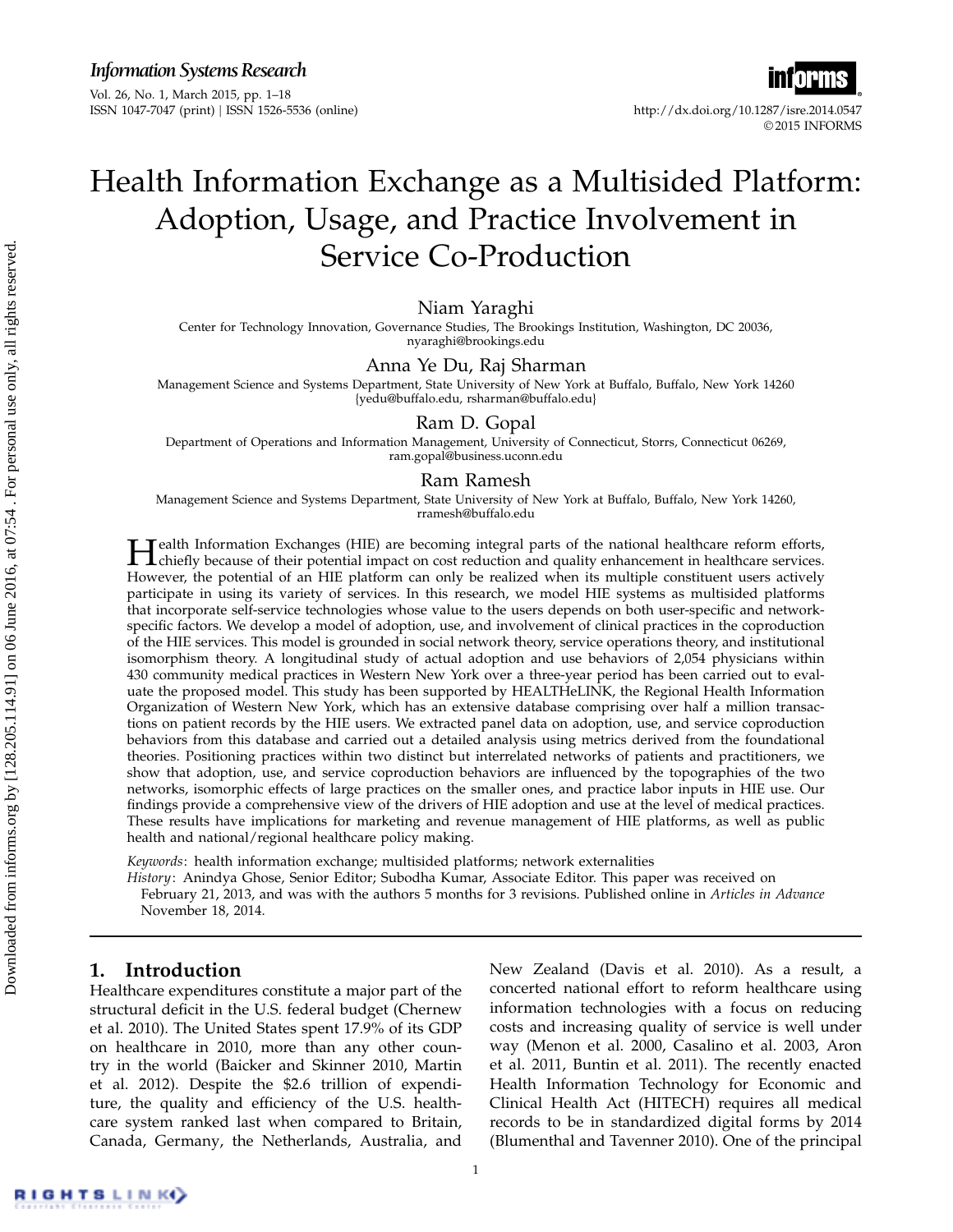objectives of this act is to set up Health Information Exchange (HIE) platforms through which providers can access medical data in a timely and cost-effective manner (Sipkoff 2010). HIE is a potential solution to persisting problems in the U.S. healthcare system including cost (Overhage et al. 2002, Walker et al. 2005), safety (Bloom 2002), and efficiency (Corrigan et al. 2002).

Despite significant initial promise, the nationwide growth in HIE services is far from meeting the expectations (Adler-Milstein et al. 2011). Previous research reveals different barriers to HIE expansion. These barriers include financial factors (Fontaine et al. 2010), competition between healthcare providers (Grossman et al. 2006), lack of stakeholder buy-in (Malepati et al. 2007), distrust in other HIE members (Ross et al. 2010), and security concerns (Edwards et al. 2010).

Although these studies shed light on our understanding of HIE diffusion, significant lacunae exist in this body of literature. First, most of them focus on individual practitioners rather than practices as their unit of analysis. The decision to adopt HIE is typically made at the practice level as a group rather than at the physician level as an individual. Consequently, important practice-level considerations such as Information Technology (IT) capital and labor inputs, the value derived from HIE by a practice as a whole, and the involvement of a practice in the coproduction of healthcare services that could significantly affect both HIE adoption and use cannot be adequately captured unless they are studied at the group level. Second, most studies investigate adoption decisions at a single point in time using survey data. However, adoption and use of HIE the systems are dynamic, time-variant processes that require analyses of panel data captured from actual behaviors. The snapshot data does not capture these temporal dimensions of adoption including diffusion of awareness and participation at different levels in e-healthcare over time. Furthermore, the conclusions of studies based only on survey data may be limited to outcomes that are only directly perceived by community members, thus necessitating the need for longitudinal observations of actual behaviors. Third, and most important, to our knowledge the current literature fails to consider HIE as a multisided platform (MSP). An HIE typically encompasses multiple unique but interdependent sides, i.e., public hospital systems, private healthcare practices, support services such as laboratories, pharmacies, and radiology units, and even insurance providers in some instances. Accordingly, the value derived by each side from an HIE is unique, yet depends on the participation and engagement of the HIE by the other sides. A consideration of HIE as an MSP would lead to a characterization of network externalities in each side of the platform and the cross-externalities among

the multiple sides. Determining these externalities requires analyses of actual longitudinal behaviors of the different sides of the platform, which cannot be done with survey-based snapshot data of community perceptions. Finally, a multisided HIE platform operates within the larger contexts of two broad social networks, i.e., network of patients and network of service providers. Hence, analysis of these social networks in addition to practice-level characteristics becomes essential in understanding the externality effects of HIE adoption and use.

Motivated by the importance and contemporary prominence of HIE platforms at all levels of healthcare policy and public health, and shortfalls in the extant literature in this area, we undertook a longitudinal study of adoption and use behaviors by community practices in collaboration with HEALTHeLINK  $Inc.^1$  a regional HIE serving the Western New York area. HEALTHeLINK provided extensive panel data sets on adoption and use behaviors of community practices over a three-year period since its inception. Using this unique data set, we modeled the HIE as a multisided platform and investigated its different network externalities using (a) social network characterizations of the underlying contexts, (b) modeling the service coproduction process by the practices in conjunction with the HIE, and (c) modeling of adoption and use behaviors over time as driven by the attributes of practices, social networks, and processes involved. The theoretical contributions of this paper, summarized below, are four-fold.

First, we consider HIE as a multisided platform in which the potential value of HIE for each practice depends on the other practices with which it shares patients. We show that the practice position in a network of patients is an important determinant of HIE adoption and use. Second, we use social network analysis to capture the diffusion of information about HIE benefits among practices through the common practitioners who are affiliated with multiple practices. We show the significant role of physicians in diffusing the information about the benefits of HIE and how to use it among practices with which they are affiliated. Third, we study the use of HIE at the practice level and develop an analytical model to capture the latent practice efficiency in coproduction of HIE services, which otherwise would not be possible to measure directly. Finally, we study the effects of institutional isomorphism of HIE adoption by capturing the dependency of smaller practices on larger practices as the ratio of both patients and physicians that they share with larger practices and show that the smaller practices with a higher level of dependency

<sup>1</sup> http://wnyhealthelink.com/.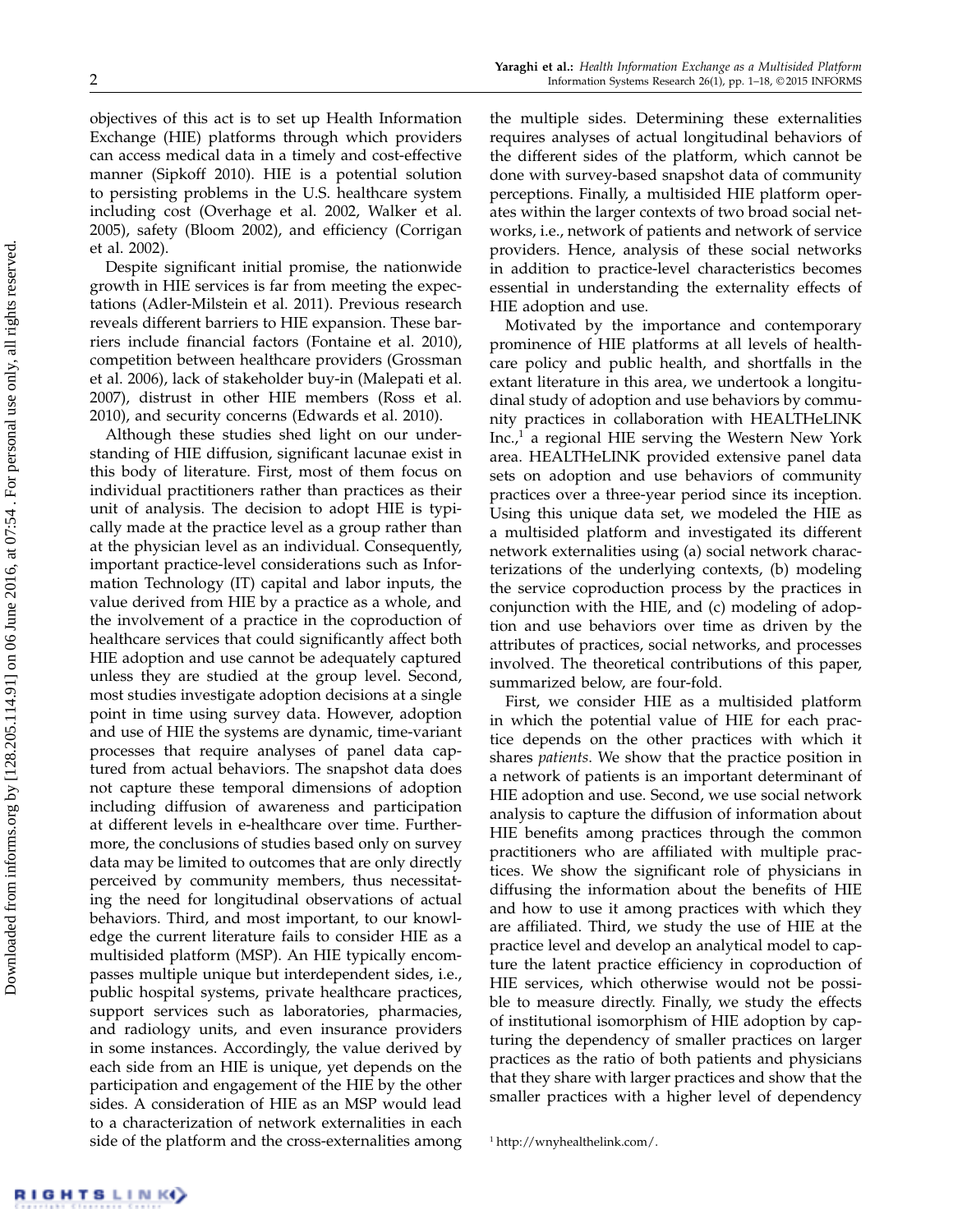on larger practices tend to follow the lead of larger practices and adopt HIE sooner than their peers.

The paper is organized as follows: §2 presents the HIE background. It also reviews the literature on the barriers and drivers of HIE adoption, explores the most recent studies that address adoption of Information Systems (IS) through social network analysis, and examines the literature on the role of customer efficiency as an active element of the coproduction process of services. Section 3 introduces the empirical context and discusses how HEALTHeLINK collects the medical data from the data providers and distributes it among its members. The model of HIE adoption, use, and efficiency in service coproduction is presented in §4. Section 5 presents the results of the empirical analysis and §6 is a discussion of results and conclusions. The associated online supplement (available as supplemental material at http://dx.doi.org/10.1287/isre.2014.0547) is organized as follows: Section A provides a multisided characterization of the HIE platform along with the associated network externality effects. Section B presents the structure of the HEALTHeLINK platform using this HIE model. Section C presents the structure of the HEALTHeLINK database and discusses the details of operationalization of model variables. A graphical illustration of our research model is presented in Section D.

## 2. Related Literature

#### 2.1. HIE Background

Community Healthcare Management Information Systems (CHMIS) were created in 1990 through several grants from the John A. Hartford Foundation.<sup>2</sup> These systems were designed as a central repository of patients' medical and demographic data and were mainly used to study and evaluate the healthcare services and facilitate the billing procedure as a means of cost reduction (Stark et al. 1996, Rubin 2003). Technical problems, expensive infrastructure, privacy and legal concerns, and the lack of a sustainable business model were the main causes of their failure (Gardner and Warner 1994, Starr 1977, Vest and Gamm 2010).

Community Health Information Networks (CHIN) emerged over the second half of the 1990s. These commercial platforms had a decentralized architecture and were focused on reducing the costs of medical data transmission between healthcare providers (U.S. Congress: Office of Technology Assessment 1995, Lassila et al. 1997). Although with the advances in computer network technology, these platforms did not have many of the technical problems faced by their ancestors, they did not survive because they

<sup>2</sup> http://www.jhartfound.org/.

could not effectively manage the relationship between their stakeholders. This led to intense competition among both healthcare providers and technology vendors and hindered the potential performance of CHINs (Paul 1995, Payton and Ginzberg 2001, Briggs 2003, Lorenzi 2003, Rubin 2003, Vest and Gamm 2010). Moreover, these networks were unable to achieve significant value and were criticized for not being cost effective (U.S. Congress: Office of Technology Assessment 1995, Lewis and Wakerly 1995).

Unlike the two former approaches, Regional Health Information Organizations (RHIO) were initiated with unprecedented political and governmental support (Solomon 2007, Squazzo 2007). The payment policies are shifting rapidly to reward the quality rather than the volume of healthcare services through different approaches such as Accountable Care Organizations (ACO), bundled payments, and medical home initiatives. This motivates the healthcare providers to adopt HIE solutions to increase the quality of their services (Bates and Bitton 2010, McClellan et al. 2010). On the other hand, by including the exchange of health information between different providers as an important criteria for financial incentives awarded through the HITECH act, the Office of the National Coordinator (ONC) for Health Information Technology actively supports HIE (Williams et al. 2012).

RHIOs act as neutral organizations that promote and facilitate the exchange of medical information among the providers within a geographical region. The collaborative nature of RHIOs and their limited focus on providers within a geographical region intensifies the sensitivity of proprietary medical information and raises the question of data ownership (Amatayakul 2008, Grossman et al. 2008). Moreover, the most persistent obstacle to growth of RHIOs remains financial sustainability (Mcllwain and Lassetter 2009, Scalise 2006, Terry 2006). In addition to RHIOs, as building blocks of a Nationwide Health Information Network (NwHIN), ONC recognizes other solutions to promote HIE and no longer provides direct financial support to RHIOs (Lenert et al. 2012). While RHIOs serve as a query based exchange in which the medical records of each patient can be retrieved at any time by an authorized member, the DIRECT<sup>3</sup> initiative offers an Internet-like point to point exchange between different providers. The other solution, suggested by the Markle Foundation,<sup>4</sup> was a consumer-mediated exchange in which patients have control over their records and manage the aggregation and distribution of their own medical information among the healthcare providers (Vest and

<sup>&</sup>lt;sup>3</sup> http://www.healthit.gov/policy-researchers-implementers/direct -project.

<sup>4</sup> http://www.markle.org/.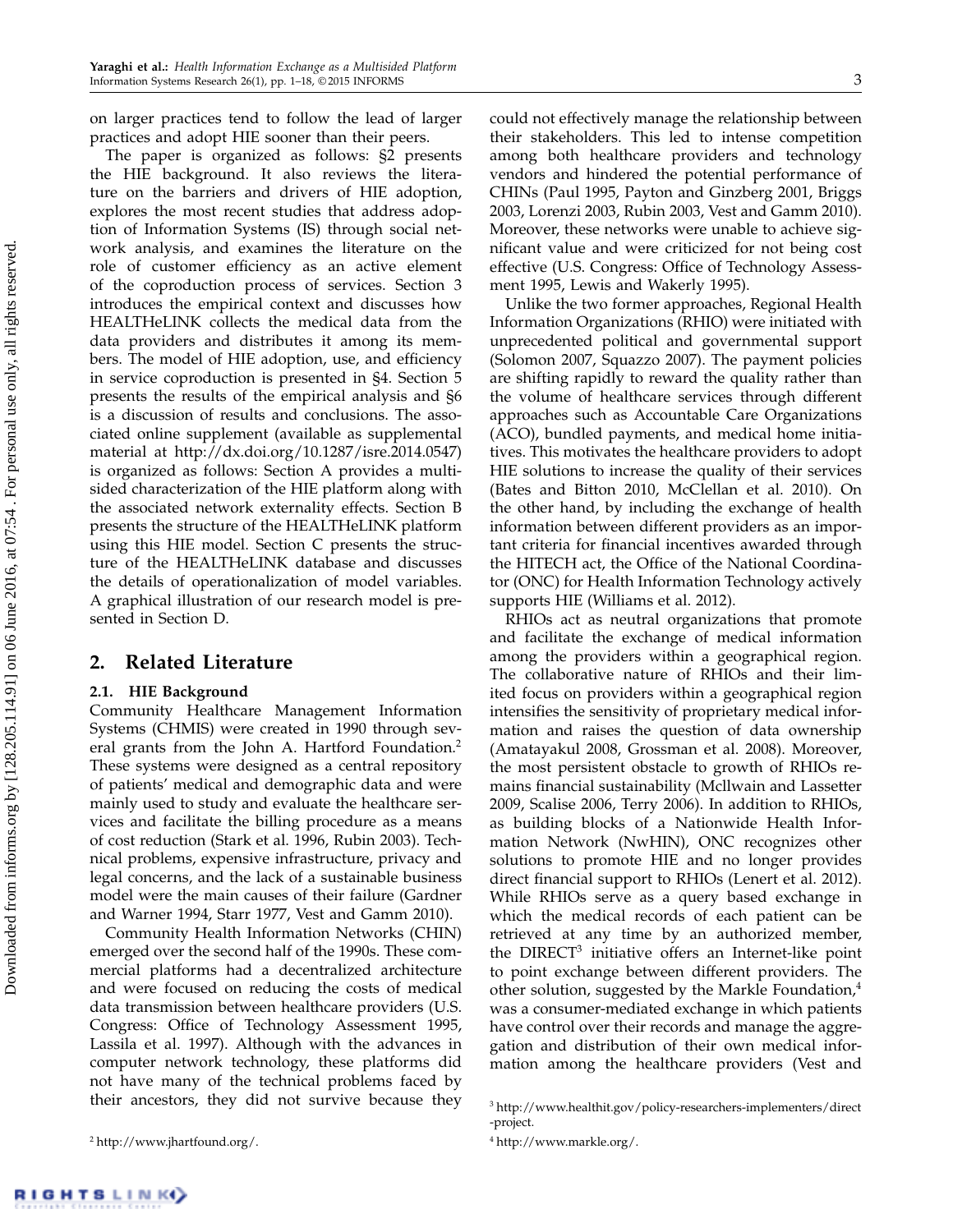Gamm 2010, Williams et al. 2012). Although neither of these two additional solutions provide all of the capabilities of RHIOs, they provided new opportunities for private HIE vendors to increase their presence in the market. These private vendors recruit members based on economic incentives, generating profits without having to meet the requirements for undertaking the truly difficult tasks in health information exchange and critical services necessary for a community health system or even universal connectivity for the region. As a result the private vendors can grow at a much higher rate than RHIOs (Lenert et al. 2012). The decrease in governmental support and the intense competition that RHIOs face with the advent of private HIE vendors warrants a careful investigation of the drivers of both HIE adoption and use. To our knowledge, this research is among the first to consider HIE as a multisided platform and to investigate the complex and interrelated relationships between practices, physicians, and patients to provide a comprehensive view of the drivers of HIE adoption and use.

#### 2.2. Health IT Adoption

Financial factors are important barriers to Health IT adoption. Adler-Milstein et al. (2011) study the level of participation of U.S. hospitals in promoting HIE and report that nonprofit hospitals and those with larger market shares are more likely to promote HIE growth. The results of a survey from 155 officials of childrens' hospitals show the lack of financial resources as a major barrier to Health IT use (Nakamura et al. 2010).

A major part of IS literature focuses on Health IT outcomes. The use of HIE is shown to prevent redundant tests and avoid hospitalizations (Johnson et al. 2011). Through empirical examinations of two large Asian hospitals, Aron et al. (2011) show that automation of control systems significantly reduces both procedural and interpretative error rates by medical staff. Kane and Labianca (2011) investigate the effects of users' post-adoption resistance to healthcare IS on patient safety at the individual, shared group, and group configuration levels. They show that the location of healthcare providers in the groups' workflow is a determinant of IS avoidance. By surveying approximately 600 individuals in 40 healthcare groups, Kane and Alavi (2008) find that IS centrality within the network is positively associated with both efficiency and quality of healthcare.

#### 2.3. Social Structure

The importance of social networks in the diffusion of innovation was first revealed by seminal studies of Rogers (1962) and Coleman et al. (1966). Focusing on IS literature, next we briefly review recent studies on the role of social networks in IS diffusion and user performance.

Sasidharan et al. (2012) reveal that the status of individuals within a network highly influences their performance and the quality of information they receive from the system. Chellappa and Saraf (2010) study performance of firms in Enterprise Systems Software markets and show that the status of firms in their networks of alliances positively influences their performance. By analyzing the use of video telephone systems over 18 months, Kraut et al. (1998) show how increased use of the system by others changes both the normative environments and potential values derived from the system. Social structure of digital networks has also been investigated as a predictor of diffusion of viral messages (Bampo et al. 2008).

#### 2.4. Customer Efficiency in Service Coproduction

IS are widely used to increase the efficiency and quality of customer service by engaging the customers in producing their own required services. Early studies on service management consider the interaction between users and service providers in the process of providing services (Fuchs 1968). Time, control, effort, dependence, efficiency, and human contact are among the factors that affect customers' decisions to use automatic service channels (Kelley et al. 1990). The customers' capabilities in using the IS that are designed to facilitate the services affects their levels of use and satisfaction with the self-service channels. Xue and Harker (2002) first conceptualized the notion of customer efficiency to capture the differences between customers' involvement in coproduction of services. Xue et al. (2007) consider customer efficiency as a latent variable and propose a method to measure it based on the users' choices of different service channels. In the context of Internet banking, Xue et al. (2011) further investigate the role of customer involvement in service coproduction in customers' adoption of online banking systems.

## 3. Context

#### 3.1. HIE as a Multisided Platform

HIE simply defined is the act of sharing medical information on patients among different healthcare providers. HIE platforms facilitate this exchange by collecting, organizing, and storing the medical data from various providers on a centralized or decentralized database. Access to this database is enabled through a portal that is commonly shared by the participating members of the exchange. When a participating member wishes to view a specific record, the access request is first verified and validated, and then the record is retrieved from the database.

In general, four major types of users are connected to an HIE. Each type constitutes a side of the multisided HIE platform. The first and most important side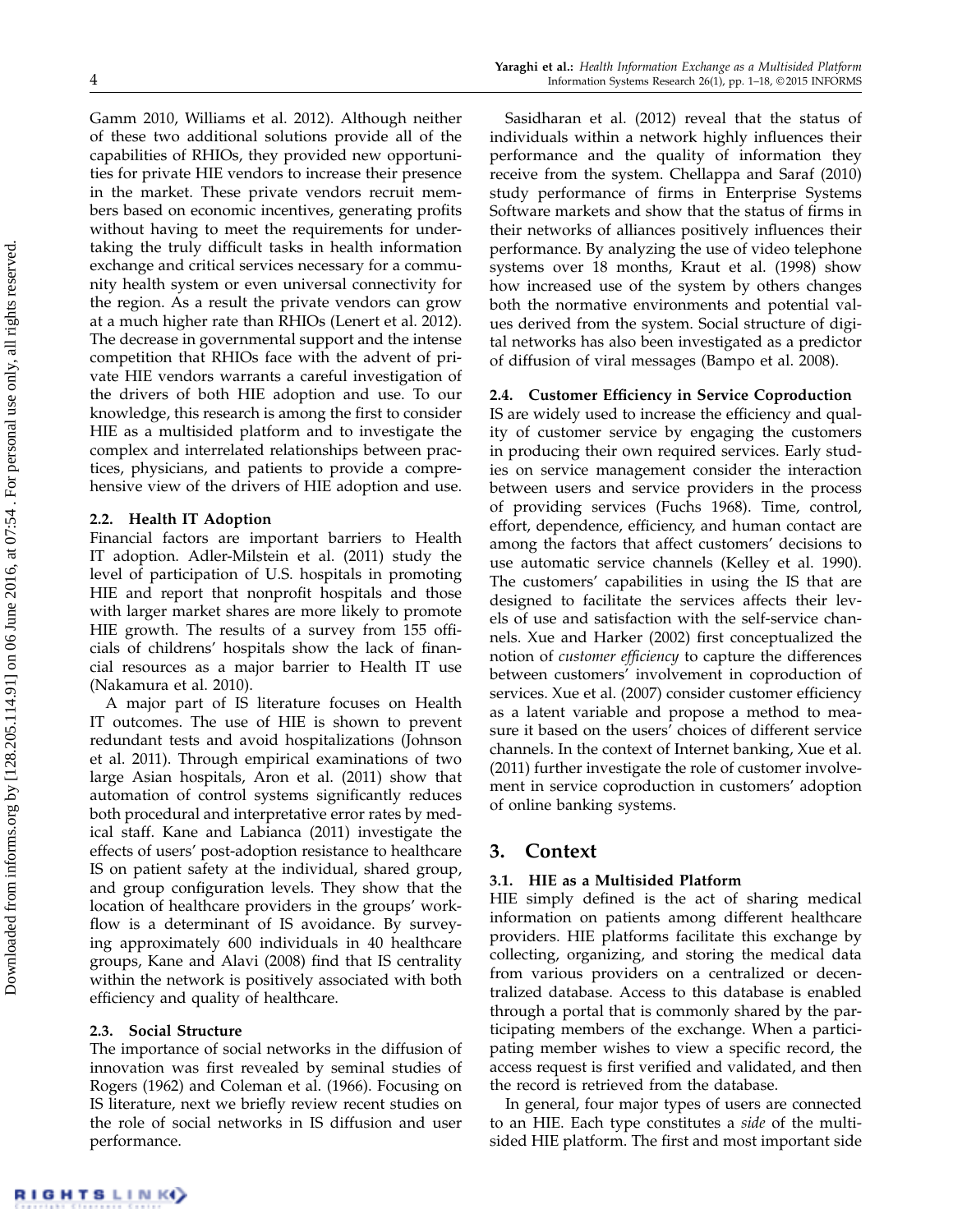is comprised of the Patients whose records are stored in the exchange. The second type of users are the major Medical Data Providers. This group consists of labs, radiology centers, and major hospitals in a community. Although private practices and other ancillary healthcare services could also upload medical data on their patients to an HIE database, the volume of data generated by them is usually small compared to the data uploaded by the major providers. The major providers generally push data in large volumes into an HIE while the other users tend to push and pull data mostly in smaller volumes. Because the HIE services needed by users are different, it is important to distinguish between these two types of providers in describing the HIE user base. The third group of users consists of independent physicians, private practices, and other medical/paramedical services that could use an HIE. For ease of exposition, we denote this group as Healthcare Providers. Unlike the second group, Healthcare Providers are geographically widespread, much larger in number but much smaller in size than the major providers, and more likely to be push/pull users of the exchange. Healthcare Providers are the direct beneficiaries of data provided by labs, radiology centers, and major hospitals. The practices could use the data accessed through an HIE to improve the quality of their healthcare services and simultaneously reduce costs. The last group of users consists of Payers of medical services such as insurance companies, and state and federal governments. Their connection to an HIE is through the patient medical and health records that may be available through the exchange. An HIE would offer a smoother process of claims processing, better control over payments to healthcare providers, and enhanced quality of care. The interaction of these four sides on an HIE platform is discussed in Section A of the online supplement.

## 3.2. Patient Consent

When practices request medical records (lab, radiology, or hospital reports), the results will automatically be pushed to the HIE data center by the medical data providers regardless of the membership status of the ordering provider. Patient consent is essential before any member of the HIE can access the patient's medical records from the platform. Although medical records are pushed into the HIE system by data providers, records will not be accessible without patient consent. Thus, there are two prerequisites for access to HIE data: (i) membership, and (ii) patient consent. A member practice would advise its patients to provide consent so that the practice can access their records from the HIE. The consent forms are distributed by HEALTHeLINK to its members only. Nonmembers cannot obtain patient consent. As a result,

data ordered by a member practice will not be available to a nonmember. Similarly, the data ordered by a nonmember practice will not be accessible to a member practice although such data is pushed into the system; a nonmember would not ask the patient to consent. Furthermore, as practices join the system, they actively solicit consent from their patients. This will result in an increased volume of accessible data on the HIE platform for other members.

## 3.3. Networks of Common Patients and Common Physicians

We recognize two separate networks of common patients and common physicians in the HIE market. In both networks, practices are the nodes. In the network of common patients, the nodes are linked by common patients. The weight of each link is proportionate to the number of shared patients. In this network, degree centrality of a node is characterized as the total number of practices that are directly linked to it. The practices that share patients with a large number of other practices will have a high degree of centrality while the peripheral practices that do not share patients with many other practices will have a lower degree of centrality. We also construct a network termed Network of Common Practitioners where each node represents a practice and a link exists between a pair of nodes if they share common medical practitioners. Each link is weighted by the number of common practitioners between two associated practice nodes.

## 3.4. HIE Service Channels

HEALTHeLINK allows practices to receive lab reports, radiology reports, and hospital transcriptions via two different channels: (1) directly through their interoperable Electronic Medical Record (EMR) systems which do not require user involvement, and (2) through manual search and download of medical data from a designated Web portal. The first channel is considered full service, i.e., the practice involvement in the coproduction process is minimal. The second channel is considered self-service, i.e., practices have to search and download their required medical information from the Web portal.

## 3.5. Practice Efficiency in Coproduction of HIE Services

The coproduction concept in the service industry was first introduced by Whitaker (1980, p. 240). He introduces the concept with some examples:

In "delivering" services, the agent helps the person being served to make the desired sorts of changes. Whether it is learning new ideas or new skills, acquiring healthier habits, or changing one's outlook on family or society, only the individual served can accomplish the change. He or she is a vital "coproducer"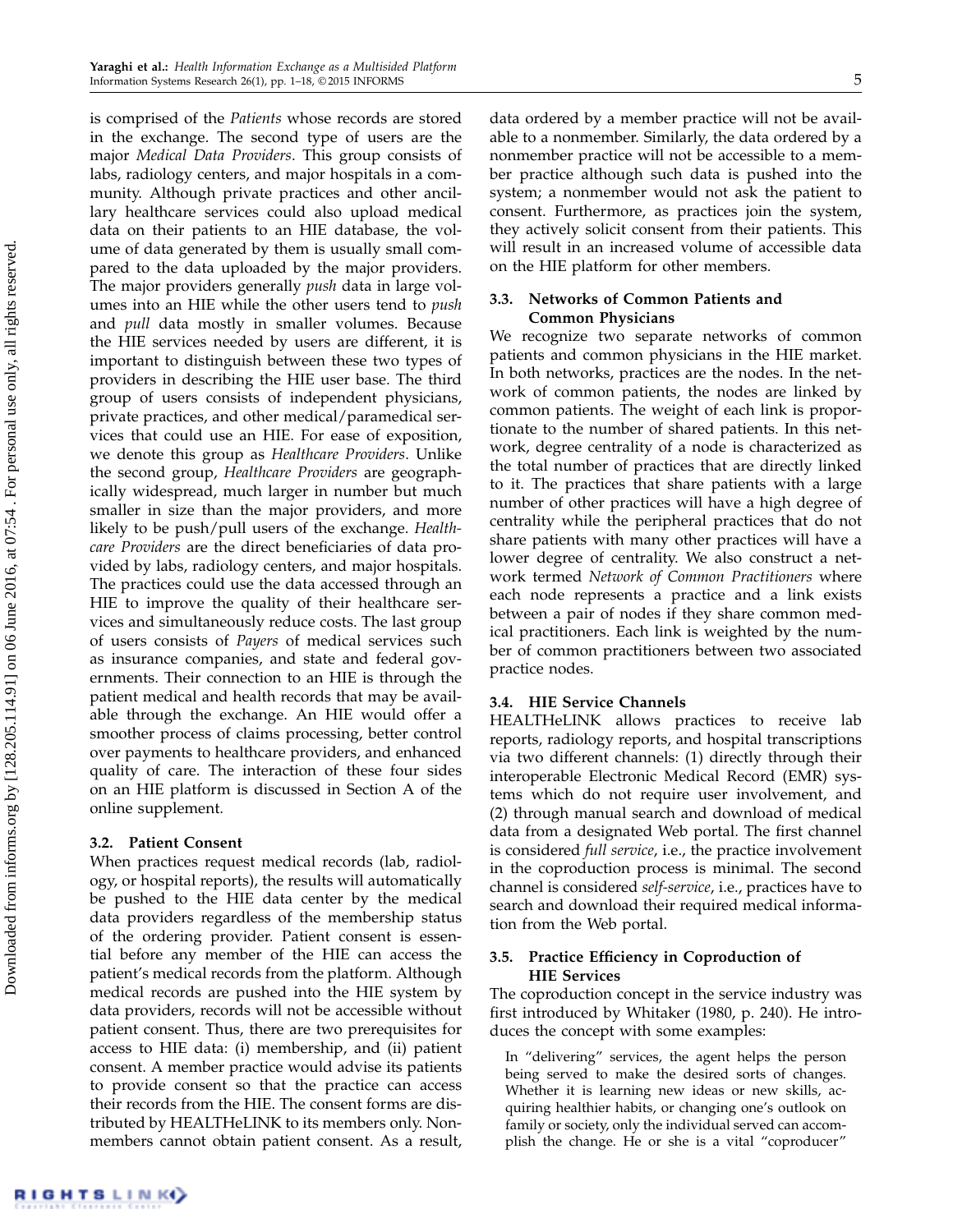of any personal transformation that occurs. The agent can supply encouragements, suggest options, illustrate techniques, and provide guidance and advice, but the agent alone cannot bring about the change. Rather than an agent presenting a "finished product" to the citizen, agent and citizen together produce the desired transformation.

Based on this definition, Xue and Harker (2002) introduce consumer efficiency: An efficient customer is simply a customer who uses less time while accomplishing more transactions. In other words, an efficient customer uses less time to complete the same or even more transactions as compared to inefficient customers.

Following this definition, Xue et al. (2007) provide an analytical model to measure the customer efficiency in the online banking context based on the customer's use behavior via two channels, i.e., self-service (ATM, website) and full service (Bank Tellers). We use the exact terminology in the HIE context. Coproduction does not mean helping to create more medical documents. In fact, HIE does not create any medical documents; it facilitates access to the documents that are already created by data providers and would have otherwise been accessed via other channels (such as fax, mail, etc.). In this context, the successful realization of HIE services (i.e., online delivery of the medical records) requires practices' involvement or participation. The practices have different levels of participation. Some of them are very active, while others are not. According to Fuchs (1968), customers are always either passively or actively involved in the service production process. We apply the approach used by Xue et al. (2007) to measure the practices' efficiency in coproduction of HIE services based on their participation behavior via two self-service and full-service channels. We define "practice efficiency"<sup>5</sup> as a practice's ability to share as many medical records as possible with minimum labor and investment. HIE member practices typically invest in their own IT infrastructure as well as human resources to use the HIE services and access their patients' medical information. When direct measurements of input and output may not be possible, efficiency can be observed as a latent variable through actual HIE customer use behaviors. Holding all other factors constant, the more efficient customers will use the system more than the customers with less efficiency (Xue et al. 2007). In the appendix we propose an analytical model to measure the unobservable practice efficiency in using HIE. Note that the efficiency pertains to the practice of accessing the documents via the HIE system. It is not the efficiency of producing the necessary documents representing the entire demand to a practice, nor does it capture the possible higher performance that a practice may reach in providing better healthcare services with lower costs as a result

## 4. Theory and Hypotheses

## 4.1. Degree Centrality

of HIE adoption and use.

Following our discussion about the role of the member providers in obtaining the consent of patients and increasing the volume of accessible data on HIE platforms, we argue that the potential value of an HIE as a multisided platform for a given practice depends on how many other practices have joined the system and how many patients the given practice is sharing with them. The common patients who visit multiple practices create an opportunity for practices to realize this potential. If a patient only visits a single practice, then his or her documents will already be available in the EMR systems or traditional paper based medical archives in that particular practice and there is no need to access HIE for further information. Yaraghi et al. (2013, 2014) studies on the growth of HIE platforms confirm that the flow of patients among different providers has a significant impact on their propensity to adopt the HIE system. Because degree centrality captures the extent to which a practice is sharing patients with others, we argue that the value of HIE for practices with higher in-degree centralities in the network of common patients will be higher and thus they will adopt HIE sooner and use it more than others.

HYPOTHESIS H1-1. Practices with higher in-degree centrality in the network of common patients adopt HIE sooner than others.

HYPOTHESIS H1-2. Practices with higher in-degree centrality in the network of common patients use HIE more than others.

The availability of alternative channels highly affects the potential value of HIE to practices. If users could receive the benefits of an HIE through other channels, the HIE would be of less value to them, and thus they would have less incentive to adopt HIE (Boyer et al. 2002, Xue et al. 2011). Proximity to main data providers offers easier and faster access to medical records for practices in dense urban areas compared to those in rural areas. On the other hand, practices in rural areas may have the health records of their entire set of patients. If they do not share patients with other practices, they would not need to use HIE to download any more records. Thus the potential value of HIE for practices in rural areas will be capitalized if they share a considerable number of patients with others. Basically we hypothesize that for a rural area practice shared patients becomes

<sup>&</sup>lt;sup>5</sup> In this paper we use "practice efficiency in using HIE" and "practice involvement in HIE service coproduction" interchangeably.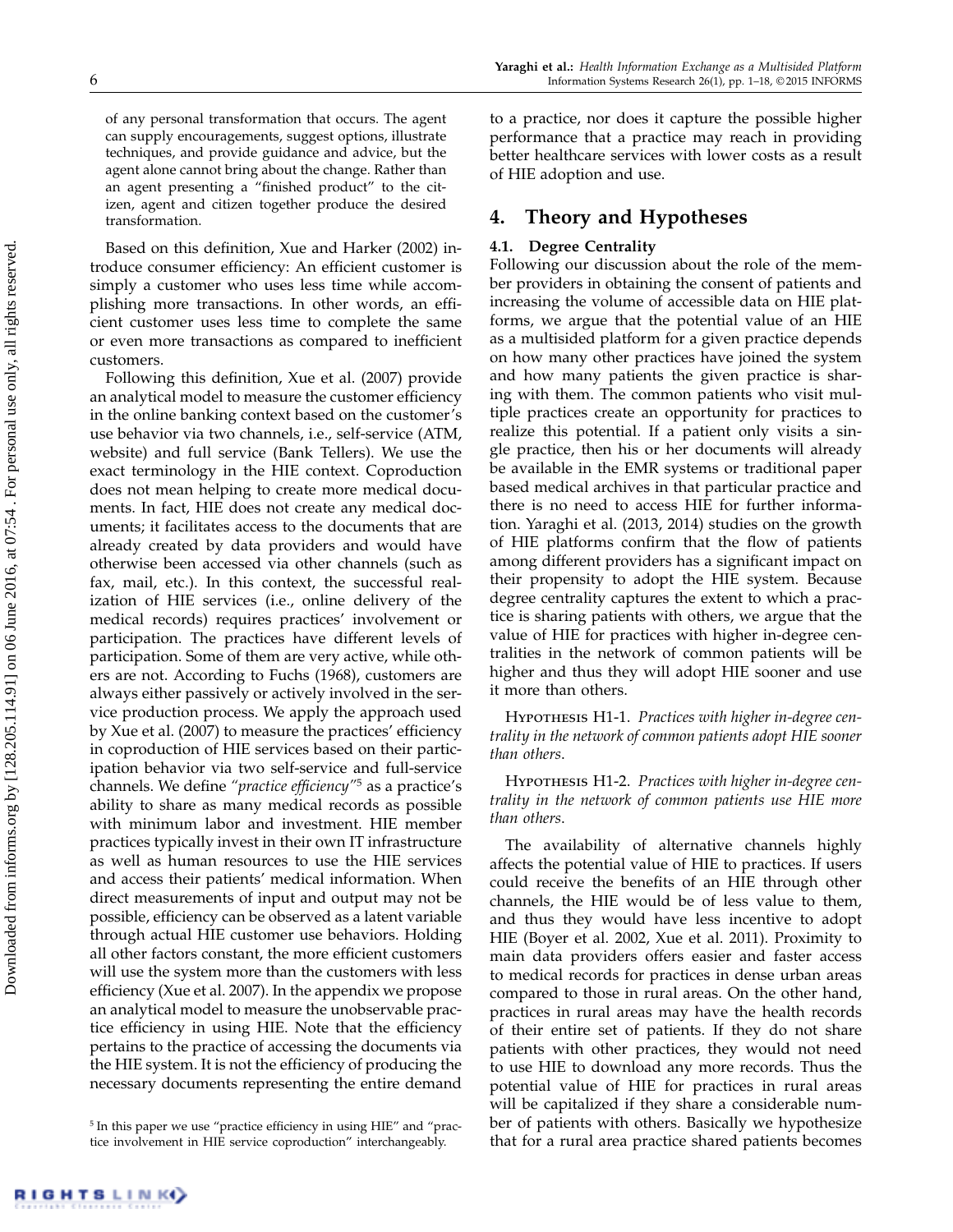even more important in their decision to adopt HIE because it is harder for them to receive paper records via other channels. This implies that, ceteris paribus, the practices in rural areas will adopt HIE sooner and use it more if they share patients with other practices.

HYPOTHESIS H1-3. Rural location positively moderates the relationship between in-degree centrality and HIE adoption time.

HYPOTHESIS H1-4. Rural location positively moderates the relationship between in-degree centrality and HIE use.

### 4.2. Betweenness Centrality

According to social networks theory, nodes with high betweenness centrality will observe the perspectives and behaviors of other nodes due to their vantage locations in the network and are in a better position to innovate and learn through experiments (Mehra et al. 2001, Sasidharan et al. 2012). In the context of this study, the quality of HIE information and the velocity with which it is received and transmitted by a practice node through common practitioners is proportionate to its betweenness centrality. The practices with high betweenness centrality are most likely to receive information about HIE benefits and to gain knowledge from HIE use through the practitioners who are also affiliated with other practices. Accordingly, we use betweenness centrality in the network of common practitioners as a representative metric for the recognition of the potential value of an HIE by a practice. Consistent with prior research on diffusion of innovation through social networks (Davis 1991, Grewal et al. 2006, Tucker 2008), we argue that the practices with high betweenness centrality in the network of common members, are more likely to know about HIE benefits and hence, be influenced by the adoption behaviors of other practices. As a result they adopt HIE sooner than others.

In the healthcare context, a large portion of learning happens through peers rather than conventional training and marketing procedures (Venkatesh et al. 2011). Because practices with higher betweenness centrality in the network of common practitioners have better opportunities to learn how to use HIE more effectively than others, they are expected to have a higher level of HIE use as well.

HYPOTHESIS H2-1. Practices with higher betweenness centrality in the network of common physicians adopt HIE sooner than others.

Hypothesis H2-2. Practices with higher betweenness centrality in the network of common physicians use HIE more than others.

Learning about HIE through common physicians improves as the experience of practices with HIE systems increases. The longer the experience with HIE, the higher the chance for a practice to learn more about it not only through the common physicians but also through its own experience. As practices learn more about HIE, their level of HIE use would also increase. We expect the tenure of a practice with HIE to positively moderate the relationship between betweenness centrality and HIE use.

Hypothesis H2-3. Tenure positively moderates the relationship between betweenness centrality and HIE use.

Training with IS improves the users' skills and thus their efficiency in using the system (Gurǎu 2002, Wang et al. 2003). In the health-care context, familiarity with IS happens through the network of peers over a relatively longer period of time. During the post-adoption period, users learn how to use the HIE through self-experience and through their peers. This will increase their efficiency in HIE service coproduction. Experience with HIE not only helps practices to learn how to use HIE more efficiently on their own but also provides them with more opportunities to learn about it through the physicians that they share.

HYPOTHESIS H2-4. Betweenness centrality in the network of common physicians positively affects the practice efficiency in coproduction of HIE services.

Hypothesis H2-5. Tenure positively moderates the relationship between betweenness centrality and the practice efficiency in coproduction of HIE services.

#### 4.3. Institutional Isomorphism

Institutional theory describes the notion of isomorphism as the tendency of an organization to follow other organizations especially when faced with new and uncertain phenomena with high levels of risk (DiMaggio and Powell 1983, DiMaggio 1988, Hall and Quinn 1984). DiMaggio and Powell (1983, p. 157) state: "When organizational technologies are poorly understood and when goals are ambiguous, or when the environment creates symbolic uncertainty, organizations tend to model themselves after similar organizations in their field that they perceive to be more legitimate or successful."

Organizations affect each other either through explicit interactions or by implicitly becoming external change agents. Certain large practices and especially the major hospital systems can be regarded as influential change agents over other comparatively smaller community practices. The adoption of innovations by opinion leaders can have a significant effect on other peers in the network (Rogers and Kincaid 1981). The significant influence of opinion leaders on adoption of new innovations has also been confirmed in IS literature (Gurbaxani 1990, Kwon 1990, McLeod Jr. and Fuerst 1982). Loh and Venkatraman (1992) studied the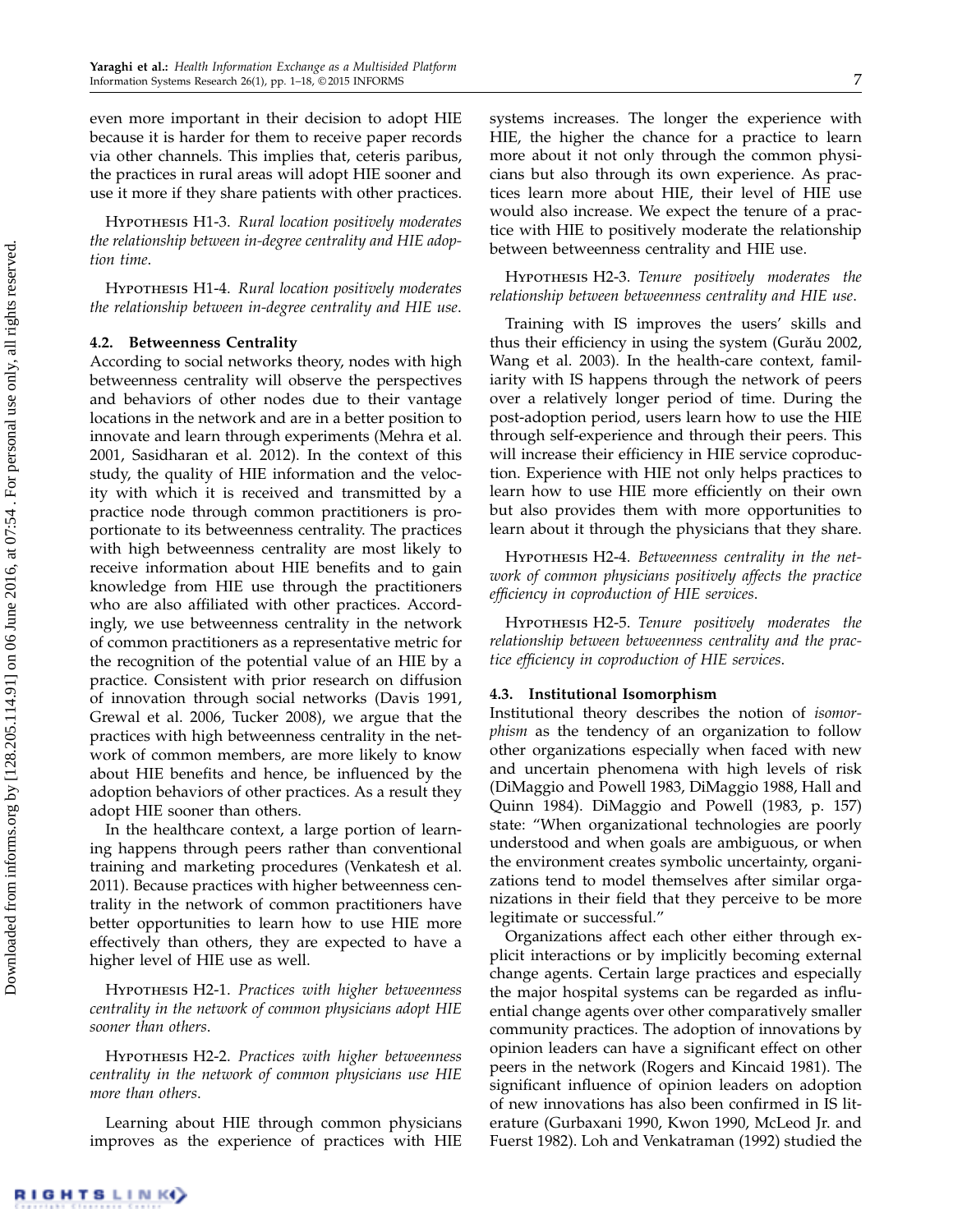trends in IT outsourcing and showed that the largescale IBM-Kodak contract became a flag bearer for numerous subsequent contracts in the industry and coined the term Kodak Effect. Similarly, adoption by large and well known practices and major hospital systems would signal a recognition of the potential value of an HIE to other practices in a community. Davis (1991) studies the diffusion of similar corporate strategies among Fortune 500 firms and shows the significant effect of interlocks among firms on their adoption of similar strategies.

HEALTHeLINK was created as a consortium of payers and major practices in Western New York. These large practices were among the strong supporters and the first to adopt HIE. Following the same logic, the high ratio of common physicians between smaller and larger practices will lead smaller practices to follow the similar decisions made by larger practices. The high ratio of common patients, on the other hand, reflects the degree of financial dependency of smaller practices on larger practices. When a small practice receives most of its patients, as the sources of revenue, from a larger practice, it tends to follow the strategies of the larger practice. Assuming that large practices adopt HIE first, these observations lead to the following two hypotheses.

HYPOTHESIS H3-1. Practices with higher patientcentric isomorphic quotients adopt HIE sooner.

HYPOTHESIS H3-2. Practices with higher practitionercentric isomorphic quotients adopt HIE sooner.

The graphical representation of the above hypotheses is presented in Section D of the online supplement.

## 5. Empirical Analysis

#### 5.1. Data

In this research, we used a database consisting of the medical records of 30,626 unique patients provided by HEALTHeLINK. Medical records refers to lab, radiology, or hospital transcription reports. The medical records of these patients were ordered by the healthcare providers in Western New York and created by the data providers at the exchange between August 2008 and July 2011. Conditional on patient consent, the practices can use HIE to access these records. Note that a patient could have multiple records and a record could be accessed by multiple physicians, while a physician could also access multiple records. The access logs consisted of 463,146 record accesses through full service channels and 42,057 accesses through self-service channels. Our analysis used six specific data sets. The first two were comprised of the access logs pertaining to the full- and self-service channels, respectively. This represents the number of times that a particular practice has used either of the two channels to view the medical records that were ordered by itself or by other practices for a particular patient. In cases where a large provider has several affiliated practices, the subordinate practices are treated as independent entities and the adoption and HIE use by each of the affiliated practices are analyzed independently; the subordinate practices do not necessarily adopt the HIE at the same time and their use of HIE is also independent of their affiliated practices.

Because all of the major data providers (labs, radiology centers, and hospitals) have already adopted HIE, every medical document that is created by these data providers is automatically pushed to the HEALTHeLINK data center. This data will only be accessible to HIE members if the patient has previously provided consent to sharing of their medical records. We collected the data on type, creation date, and ordering doctor of these medical reports regardless of the HIE membership of the ordering doctor. The physicians in each practice need unique, practice-specific usernames and passwords to access the HIE services. Hence, if a physician is affiliated with multiple practices and hospitals, he would need different usernames and passwords for each affiliation. The fourth data set contains the affiliation data of all of the members of HEALTHeLINK. This data set, in conjunction with the third data set is used to identify the common physicians and patients between different practices in each month. The fifth data set contains the membership date and location of each practice. The last data set consists of the data that we collected on the populations of the cities in which each practice is located. We merged that data with the location and membership data set for further analysis. The complete description of data processing and analysis procedure is provided in Section C of the online supplement.

Our analysis consists of three stages. First, we analyze the use patterns of practices in self-service and full-service channels and test the hypotheses as to the covariates of HIE use. Second, we estimate the latent practice efficiency as described in the appendix and investigate the hypotheses as to the covariates of practice efficiency. Third, we perform a survival analysis to test the hypotheses as to the covariates of HIE adoption.

#### 5.2. Variables

5.2.1. Dependent Variables. Access measures the level of HIE use by each practice and represents the logarithm of the total number of times that HIE was used by a particular practice to download any of the three different types of medical documents (lab reports, radiology reports, and hospital transcriptions) in each month via the full- or self-service channel. The TimeToAdopt is measured in months and represents the time that it took for each practice to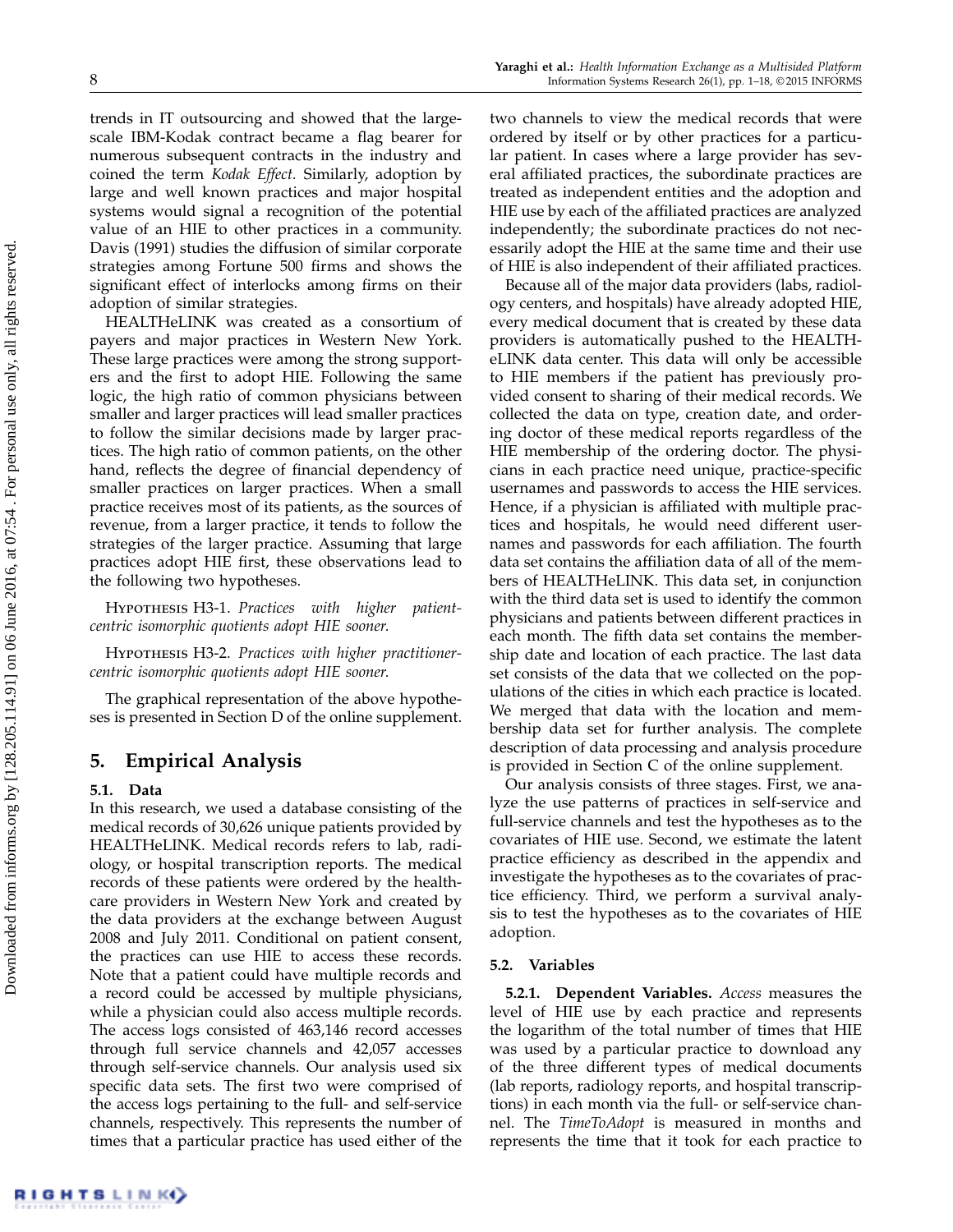adopt HIE. Practice Efficiency measures the latent efficiency of each practice in each month in producing HIE services. Refer to the appendix for a detailed discussion on efficiency measurement.

5.2.2. Independent Variables. The DegreeCentrality and BetweennessCentrality of each practice is calculated according to the common patients' and common physicians' networks, respectively. DegreeCentrality is calculated per month and shows the number of participating practices with which a focal practice is sharing patients. This represents the network externality effect. As the number of participating practices that share patients with a focal practice grows, the volume of accessible data also increases and thus HIE becomes more valuable for the focal practice. The patient and physician isomorphic quotients are calculated based on the ratio of shared patients and physicians of smaller practices with top large practices, respectively.

5.2.3. Control Variables. The availability of alternative options affects the potential value of the new innovation for consumers (Boyer et al. 2002, Xue et al. 2011). To control for the effects of proximity and ease of access to medical data providers, we control for the location of the practices via a binary variable, Rural, which is equal to one if the practice is in a rural area and far from the main data providers. The literature highlights the effects of competition on the practices' tendency to join and use HIE systems (Melnick and Keeler 2007, Vest and Gamm 2010). We control for the effect of competition by including the MarketShare in the models. The value of each of the three document types provided by HEALTHeLINK (lab reports, radiology reports, and hospital transcripts) is different among practices depending on their specialties and patient demographics. For a primary care practice, lab reports may be more essential while for a specialty practice, such as orthopedics, radiology reports may be most important. In every time period, we consider each practice's total number of accesses through both channels (self- and full-service) to each of these three different documents as proxies for the Value of each service in the next time period. To consider the effects of learning through experience and its possible impact on user efficiency (Jensen and Aanestad 2006, Venkatesh et al. 2011), we control for Tenure, which measures the number of months since a practice adopted HIE. The literature also suggests that the time saving benefits of electronic health records (EHR) are realized more by nurses rather than physicians (Poissant et al. 2005). Thus, nurses tend to have more positive attitudes toward the HIE systems (Venkatesh et al. 2011). We control for these effects by NurseRatio which measures the ratio of nurses to physicians in a practice. A more detailed description of the variables in our analysis and the correlations between the variables are reported in Section C of the online supplement. Descriptive statistics are presented in Table 1.

## 5.3. Results

We regress the logarithm of HIE access times through both self- and full-service channels on correlates of practice efficiency, cost of practice effort, and service

Table 1 Variable Definition and Summary Statistics (Reports the Statistics Only for the HIE Members)

| Variable                           | Definition                                                                                                                                                                            | Average    | Std. dev. |
|------------------------------------|---------------------------------------------------------------------------------------------------------------------------------------------------------------------------------------|------------|-----------|
| logLAB                             | Logarithm of the number of lab reports accessed by each practice through<br>both channels in each month                                                                               | 1.6901630  | 1.6062388 |
| logRADIO                           | Logarithm of the number of radiology reports accessed by each practice<br>through both channels in each month                                                                         | 1.4980636  | 1.1516464 |
| <b>logTRANS</b>                    | Logarithm of the number of hospital transcriptions accessed by each practice<br>through both channels in each month                                                                   | 1.1716654  | 0.8560032 |
| Tenure                             | Number of months since membership until August 2011                                                                                                                                   | 11.2937727 | 7.7366104 |
| Rural                              | $=$ 1 if the population of the city in which the practice is located in is less than<br>17,000                                                                                        | 10.15119%  | N/A       |
|                                    | $= 0$ if the population of the city in which the practice is located in is more<br>than 17,000                                                                                        |            |           |
| logMarketShare                     | Logarithm of the number of potential patients that a practice with size $m$<br>located in a city with population of $N$ and healthcare provider population<br>of $M = m \times N/M$ . | 9.0726367  | 1.6123149 |
| NurseRatio                         | Ratio of nonphysician employees to physician employees in each practice                                                                                                               | 0.2763163  | 0.2391473 |
| In-degreeCentrality                | Normalized in-degree centrality in the network of common patients. The net-<br>work nodes in each month consist of only the member practices.                                         | 0.0125542  | 0.0447516 |
| Out-degreeCentrality               | Normalized out-degree centrality in the network of common patients. The<br>network nodes in each month consist of only the member practices.                                          | 0.0125542  | 0.0342362 |
| <b>BetweennessCentrality</b>       | Normalized betweenness centrality in the network of common physicians.<br>The network nodes in each month consist of only the member practices.                                       | 0.0160172  | 0.0536078 |
| PracticeEfficiency                 | Practice efficiency in HIE service co-production                                                                                                                                      | 0.2845370  | 0.090142  |
| CommonPatientsWithLargePractices   | Ratio of patients shared with major practices                                                                                                                                         | 0.1243217  | 0.0438938 |
| CommonPhysiciansWithLargePractices | Ratio of physicians shared with major practices                                                                                                                                       | 0.3084354  | 0.1207375 |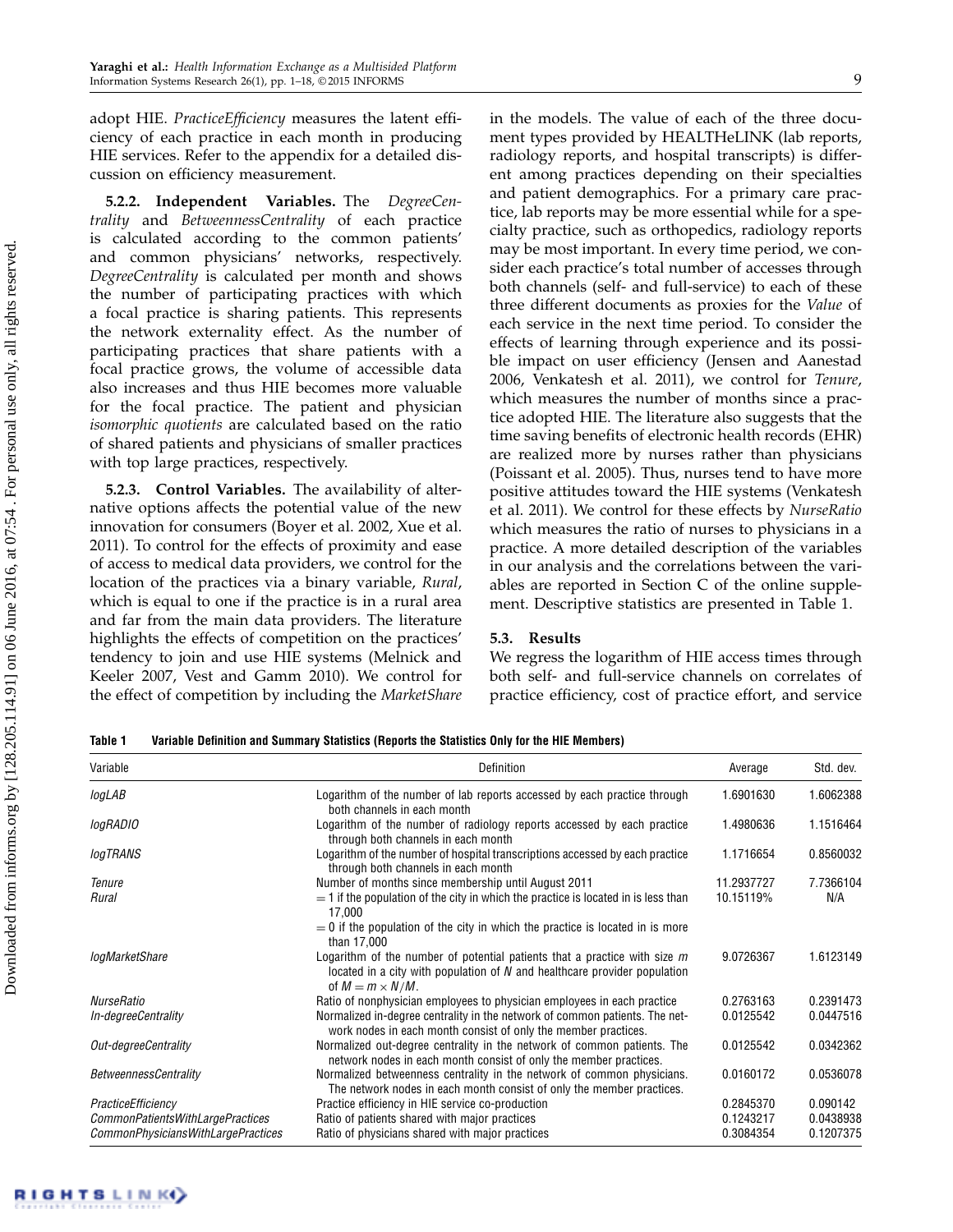| Variable                                    | Coefficient                  | Estimate    | Standard error | t value | Pr >  t     | VIF     |
|---------------------------------------------|------------------------------|-------------|----------------|---------|-------------|---------|
| Intercept                                   | $\beta_0$                    | 1.216743    | 0.8390         | 1.45    | 0.1473      | 0       |
| LabServiceValue                             | $\beta_1$                    | 0.067806    | 0.0240         | 2.83    | 0.0048      | 2.04982 |
| RadiologyServiceValue                       | $\beta_{2}$                  | 0.168508    | 0.0363         | 4.65    | ${<}0.0001$ | 2.89912 |
| TranscriptionServiceValue                   | $\beta_3$                    | 0.178945    | 0.0413         | 4.34    | ${<}0.0001$ | 2.30513 |
| Tenure                                      | $\beta_4$                    | 0.03747     | 0.00911        | 4.11    | ${<}0.0001$ | 3.38458 |
| Tenure <sup>2</sup>                         | $\beta_{5}$                  | $-0.002637$ | 0.000582       | $-4.53$ | ${<}0.0001$ | 1.77921 |
| Rural                                       | $\beta_{6}$                  | $-0.01144$  | 0.4707         | $-0.02$ | 0.9806      | 1.17519 |
| MarketShare                                 | $\beta_7$                    | $-0.06465$  | 0.0942         | $-0.69$ | 0.4928      | 1.10615 |
| NurseRatio                                  | $\beta_8$                    | 0.896784    | 0.6279         | 1.43    | 0.1535      | 1.10414 |
| <i>BetweennessCentrality</i>                | $\beta_{9}$                  | 4.430611    | 1.4428         | 3.07    | 0.0022      | 5.53823 |
| In-degreeCentrality                         | $\beta_{10}$                 | 0.000119    | 0.000043       | 2.78    | 0.0055      | 6.71493 |
| Out-deareeCentrality                        | $\beta_{11}$                 | 0.000041    | 0.000032       | 1.29    | 0.1970      | 5.91706 |
| Tenure $\times$ NurseRatio                  | $\beta_{12}$                 | 0.17617     | 0.0232         | 7.58    | ${<}0.0001$ | 2.60558 |
| Tenure $\times$ BetweennessCentrality       | $\beta_{13}$                 | 0.04219     | 0.0593         | 0.71    | 0.4768      | 5.13269 |
| $RuralLocation \times In-degree Centrality$ | $\beta_{14}$                 | 0.002382    | 0.000325       | 7.33    | ${<}0.0001$ | 1.18172 |
|                                             | Adjusted R-square $= 0.8327$ |             |                |         |             |         |

| Table 2<br><b>Estimation Results of Full-Service Channel Use</b> |
|------------------------------------------------------------------|
|------------------------------------------------------------------|

value and alternative channels. Note that the network centrality metrics are calculated per month and are considered dynamic constructs in the model. Moreover, to address the collinearity between tenure and its squared term, we have centralized tenure around its mean. Formally, we estimate the following model:

 $Access_{itc}$ 

$$
= \beta_0 + \beta_1 \log Lab_{i, t-1} + \beta_2 \log Radio_{i, t-1}
$$
  
+  $\beta_3 \log Trans_{i, t-1} + \beta_4$  Tenure<sub>i, t</sub> +  $\beta_5$  Tenure<sup>2</sup><sub>i, t</sub>  
+  $\beta_6$  Rural<sub>i</sub> +  $\beta_7$  logMarketShare<sub>i</sub> +  $\beta_8$  NurseRatio<sub>i</sub>  
+  $\beta_9$  BetweennessCentrality<sub>i, t</sub>  
+  $\beta_{10}$  In-degreeCentrality<sub>i, t</sub>  
+  $\beta_{11}$  Out-degreeCentrality<sub>i, t</sub>  
+  $\beta_{12}$  Tenure<sub>i, t</sub> × NurseRatio<sub>i</sub>

 $+ \beta_{13}$  Tenure<sub>i, t</sub>  $\times$  BetweennessCentrality<sub>i, t</sub>

 $+ \beta_{14}$  Rural<sub>i</sub> × In-degreeCentrality<sub>it</sub> +  $\varepsilon_{i,t}$ . (1)

To choose between random or fixed effects estimation methods, we rely on the Hausman (1978) specification test. For both channels, the null hypothesis that individual effects are uncorrelated with the other independent variables in the model is not rejected  $(p = 0.143$  and 0.148 respectively) and thus random effect method produces unbiased, consistent, and efficient estimates. Tables 2 and 3 present the random effects estimation results of Equation (1) for full- and self-service channels, respectively.

Note that because the set of independent variables in Tables 2 and 3 are both the same, the variance inflation factor (VIF) in the two models is also identical.

In-degree centrality captures the extent to which each practice receives patients from other practices who have already adopted HIE in each month. Outdegree centrality, on the other hand, reflects the extent to which each practice refers its patients to other practices. The business value of HIE for practices is realized when they receive, rather than refer, patients.

| Table 3 | <b>Estimation Results of Self-Service Channel Use</b> |  |
|---------|-------------------------------------------------------|--|
|         |                                                       |  |

| Variable                                     | Coefficient              | Estimate   | Standard error | t value | Pr >  t     | VIF     |
|----------------------------------------------|--------------------------|------------|----------------|---------|-------------|---------|
| Intercept                                    | $\beta_0$                | 0.418433   | 0.6310         | 0.66    | 0.5073      | 0       |
| LabServiceValue                              | $\beta_1$                | 0.067369   | 0.0212         | 3.18    | 0.0015      | 2.04982 |
| RadiologyServiceValue                        | $\beta_{2}$              | $-0.0172$  | 0.0321         | $-0.54$ | 0.5921      | 2.89912 |
| TranscriptionServiceValue                    | $\beta_3$                | 0.020329   | 0.0365         | 0.56    | 0.5773      | 2.30513 |
| Tenure                                       | $\beta_4$                | 0.014754   | 0.00804        | 1.84    | 0.0667      | 3.38458 |
| Tenure <sup>2</sup>                          | $\beta_{5}$              | $-0.00233$ | 0.000517       | $-4.50$ | ${<}0.0001$ | 1.77921 |
| Rural                                        | $\beta_6$                | $-0.1461$  | 0.3544         | $-0.41$ | 0.6802      | 1.17519 |
| <b>MarketShare</b>                           | $\beta_7$                | 0.154933   | 0.0708         | 2.19    | 0.0288      | 1.10615 |
| NurseRatio                                   | $\beta_8$                | $-0.66495$ | 0.4718         | $-1.41$ | 0.1590      | 1.10414 |
| <b>BetweennessCentrality</b>                 | $\beta_{9}$              | 2.156079   | 1.2824         | 1.68    | 0.0930      | 5.53823 |
| In-degreeCentrality                          | $\beta_{10}$             | $-0.00003$ | 0.000038       | $-0.84$ | 0.4010      | 6.71493 |
| Out-degreeCentrality                         | $\beta_{11}$             | 0.000012   | 0.000029       | 0.43    | 0.6678      | 5.91706 |
| Tenure $\times$ NurseRatio                   | $\beta_{12}$             | 0.091821   | 0.0205         | 4.48    | ${<}0.0001$ | 2.60558 |
| Tenure $\times$ BetweennessCentrality        | $\beta_{13}$             | 0.14293    | 0.0666         | 2.14    | 0.0322      | 5.13269 |
| Rural location $\times$ In-degree Centrality | $\beta_{14}$             | 0.00099    | 0.000288       | 3.43    | 0.0006      | 1.18172 |
|                                              | Adjusted R-square 0.6271 |            |                |         |             |         |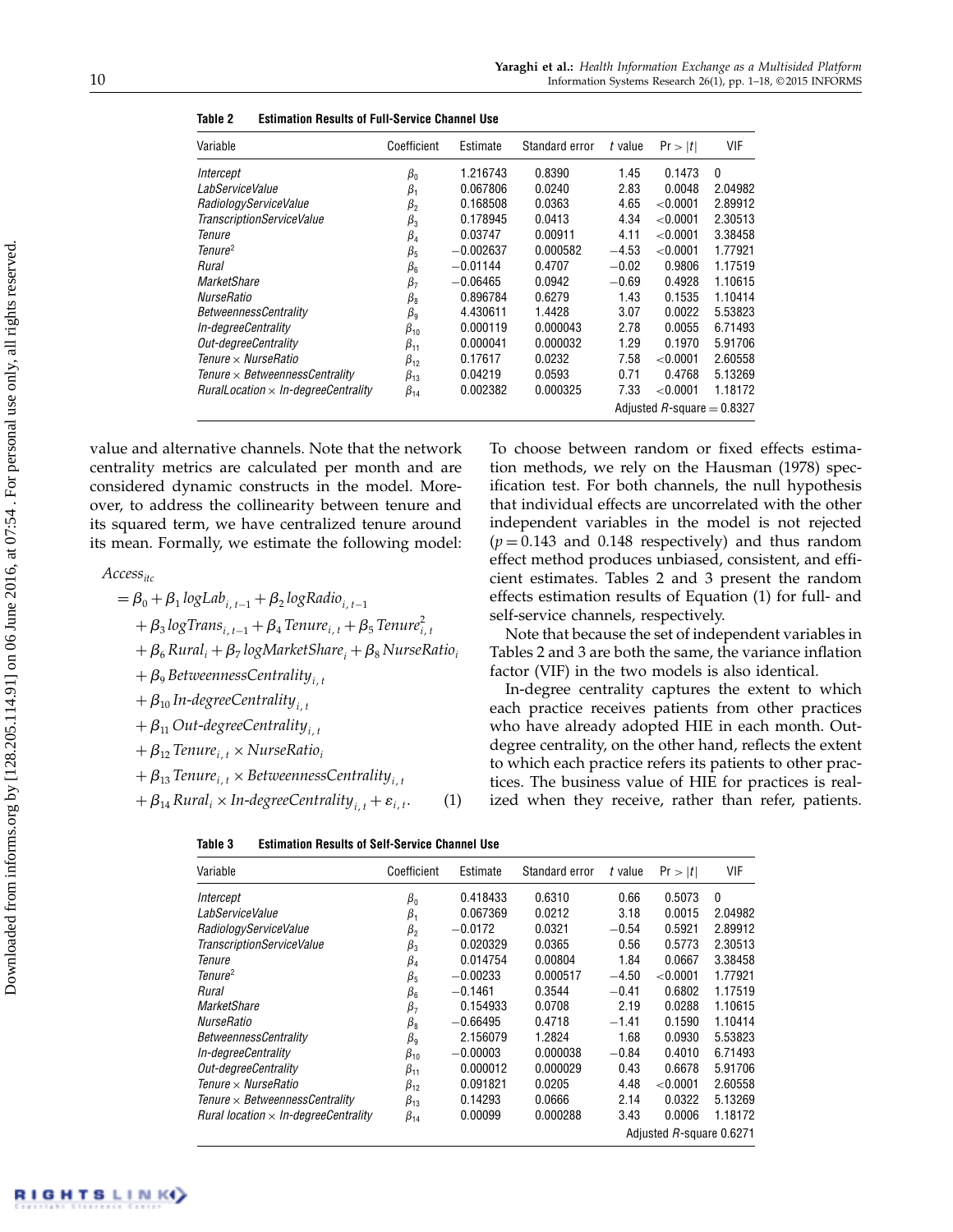This is confirmed by the positive effects of in-degree centrality on the use of HIE through full-service channels. Thus, Hypothesis H1-2 is partially supported.

Betweenness centrality in the network of common physicians positively affects HIE use in the self-service channel; thus, Hypothesis H2-2 is also partially supported. However, we show in Table 4 that this measure is significant in increasing the efficiency of practices in coproduction of HIE services. In other words, although betweenness centrality does not directly affect the level of use through the selfservice channel, it increases the efficiency of practices in using the HIE system.

The interaction of tenure and betweenness centrality is positive and significant only in self-service channel use. The insignificance of the interaction in full-service channel use may be due to the minimal need for user involvement in HIE services. The positive effect of tenure on the relationship between betweenness centrality and HIE use is evident in the self-service channel. This partially supports Hypothesis H2-3. To better use the self-service channel, practices need to have enough time to learn from each other, however this may not be as critical in the fullservice channel. Location makes no difference in HIE use for the self-service or full-service channel. However, the interaction of rural location and in-degree centrality is positive and significant in both channels. This confirms that for rural practices that share patients with others, the use of HIE is even more significant. Thus, Hypothesis H1-4 is supported.

Different types of HIE services (lab reports, radiology reports, and hospital transcriptions) are of different value for different medical practices based on various factors including specialty, patient demographics, and physician preferences. The value of each of these three services is captured by the total number of transactions in two channels in previous months. The values of the three services are significant and positively affect the level of HIE use in both channels except the value of radiology reports and hospital transcriptions in using HIE through the selfservice channel. The other finding in the results is that while the ratio of nurses to physicians does not directly increase HIE use, the interaction of tenure and

Table 4 Analysis of Covariates of Practice Efficiency

| Variable                                 | Coefficient Estimate Std. dev. t value $Pr >  t $ |          |        |      |             |
|------------------------------------------|---------------------------------------------------|----------|--------|------|-------------|
| Intercept                                | $\beta_0$                                         | 0.41121  | 0.0515 | 7.99 | ${<}0.0001$ |
| Tenure                                   | $\beta_1$                                         | 0.186897 | 0.0479 | 3.90 | 0.0001      |
| Tenure <sup>2</sup>                      | $\beta_{2}$                                       | 0.247343 | 0.0933 | 2.65 | 0.0081      |
| <b>BetweennessCentrality</b>             | $\beta_3$                                         | 0.695872 | 0.8073 | 0.86 | 0.3889      |
| BetweennessCentrality $\times$<br>Tenure | $\beta_4$                                         | 0.819843 | 0.1752 | 4.68 | ${<}0.0001$ |
| Adjusted R-square $= 0.1004$             |                                                   |          |        |      |             |

nurse ratio is positive and significant in both channels. This implies that the higher nurse ratio increases the effect of tenure on HIE use. Note also that the tenure of a practice with HIE positively affects its HIE use. This effect is statistically significant in the fullservice channel and partially significant in the selfservice channel.

Following the method described in the appendix, we construct measures of practice efficiency or in HIE service coproduction. We first regress channel use on all covariates in Equation (1) except those associated with customer efficiency. We use the standardized residuals from this regression to construct efficiency measures as described in Equations (15) and (16) in the appendix. To verify the effects of tenure and betweenness centrality on the computed practice efficiency, we regress the practice efficiency on Tenure, Tenure<sup>2</sup>, and BetweennessCentrality, and their interaction in model (2). In reality, the efficiency of practices increases by tenure until it reaches its maximum and then remains constant. If we had included the squared term of tenure in a linear model, after a certain point, the pure effects of tenure would turn out to be negative on practice efficiency. To address this issue, we design a nonlinear model that allows the effects of tenure to diminish gradually.<sup>6</sup>

$$
log(PractiveEfficiency_{it})
$$
\n
$$
= log \left[ \beta_0 + \frac{\beta_1 \text{Tenure}_{it}}{\sqrt{1 + \beta_2 \text{Tenure}_{it}^2}} + \beta_3 \text{BetweennessCentrality}_{it} + \beta_4 (\text{BetweennessCentrality}_{it} \times \text{Tenure}_{it}) + a_i \right]
$$
\n
$$
+ u_{i,t}. \tag{2}
$$

We use a fixed effects model to control for unobserved variables that affect efficiency and change by practice but are constant over time. The validity of the fixed effects model is confirmed by performing the F -test on the hypothesis that there are no fixed effects. The null hypothesis of poolability is rejected  $(F$ -value  $=$ 42.51, *p*-value  $< 0.0001$ ) and thus confirms that there are group effects, or time effects, or both. The results of estimating Equation (2) are presented in Table 4.

The significant effects of tenure and betweenness centrality on the level of practice efficiency in using HIE validate our analytical approach in measuring the latent practice efficiency by confirming the positive association between the measured efficiency and the variables that we logically expected to affect it. Note that in this formulation, the coefficient of Tenure<sup>2</sup> must be positive to ensure the nonnegativity of the term under the square root. This implies that the practices' efficiency in coproducing HIE services will increase

<sup>6</sup> We thank the anonymous reviewers for suggesting this method.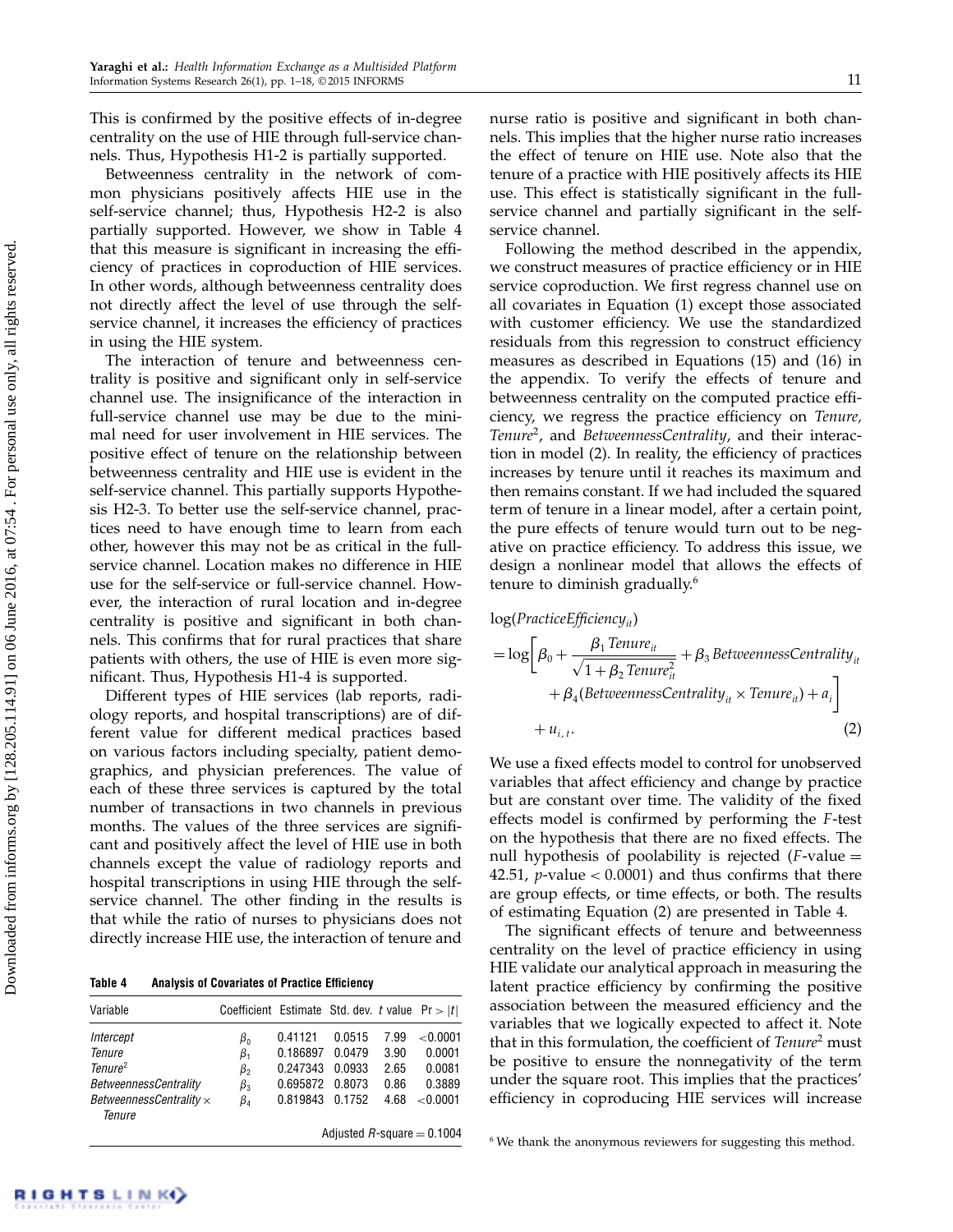as they continue to learn how to use the system. When efficiency reaches a maximum level of involvement, it does not change thereafter. As hypothesized in Hypothesis H2-4, the positive effect of learning through informal interactions in the network of physicians on increasing the practice efficiency in using HIE is confirmed in the results of Table 4. Hypothesis H2-5 on the moderating effect of tenure on the relationship between betweenness centrality and efficiency is also supported.

We use a survival analysis method to test the hypotheses as to HIE adoption time. Two general approaches to survival analysis exist. The first deals with an event time and is known as the Accelerated Failure Time (AFT) model. The second deals with hazard rates and is known as the Proportionate Hazard model. AFT models use parametric estimation methods and allow us to test certain hypotheses about the shape of a hazard function. The proportionate hazard models use semiparametric methods to estimate the survival function whose interpretation may not be straightforward. Results indicate that AFT models have a significant advantage if the shape of the survival distribution is known as they provide more efficient estimates with smaller standard error. Finally, with AFT models it is much easier to predict event times with any specific set of covariates. We use the LIFEREG procedure in SAS software to estimate Equation (3). For a detailed description of the procedure see (Allison 2010).

## $\log(TimeToAdopt_i)$

$$
=\beta_0 + \beta_1
$$
 BetweennessCentrality<sub>i</sub>

- $+$   $\beta_2$  In-degreeCentrality  $_i$   $+$   $\beta_3$  Out-degreeCentrality  $_i$
- $+ \beta_4$  Rural<sub>i</sub> +  $\beta_5$  Market Share<sub>i</sub>
- $+ \beta_6$  CommonPatientsWithLargePractices
- $+ \beta_7$  Common Physicians With Large Practices

 $+$   $\beta_8$  In-degreeCentrality<sub>i</sub>  $\times$  Rural<sub>i</sub> +  $\varepsilon_i$  $(3)$ 

## Because the practices were observed from the initiation of HEALTHeLINK, there is no left truncation in the data. In other words, there is no practice that has adopted HIE before the start date of our data collection. The right truncation exists because some practices had not adopted until the finish date of our study. Because all of the data providers have adopted HIE, the medical records ordered by every physician in the study population will be electronically sent to HIE servers. However, these records will only be accessible if the ordering doctor is a member of the HIE and the patient has provided consent. This allows us to operationalize all of the covariates in Equation (3). We calculate the network centralities based on all of the practices that a focal practice has ever shared patients with. This reflects the perceived benefits of HIE for a practice. Some practices may have not adopted HIE yet and thus joining will not result in immediate benefits for their peers. Other practices evaluate the potential benefits of HIE based on the assumption that all of the practices will eventually join under the pressure of state and federal regulations. Table 5 presents the results. The negative coefficients show a positive impact of model variables on reducing the time taken by a practice to adopt HIE.

According to the results of the survival analysis shown in Table 5, it takes less time for practices with higher betweenness centrality to adopt the system; thus, Hypothesis H2-1 is supported. The negative coefficient of in-degree centrality in the network of common patients shows that practices sharing more patients with others would adopt the HIE sooner than those that share less. This supports Hypothesis H1-1. Neither the rural location by itself nor its integration with in-degree centrality is significant; thus, Hypothesis H1-3 is not supported. The influence through common patients is not significant; thus, Hypothesis H3-1 is not supported. The coefficient of the ratio of common physicians with large practices to the total number of physicians is negative. Hence, the practices that are influenced by opinion leaders through

#### Table 5 Survival Analysis of Practice Adoption Time

| Variable                                   | Coefficient          | Estimate   | Standard error                                                                               | $x^2$    | $Pr < y^2$ | VIF     |
|--------------------------------------------|----------------------|------------|----------------------------------------------------------------------------------------------|----------|------------|---------|
| Intercept                                  | $\beta_0$            | 7.6076     | 0.1981                                                                                       | 1.474.59 | < 0.0001   | 0       |
| BetweennessCentrality                      | $\beta_1$            | $-11.1848$ | 3.4603                                                                                       | 10.45    | 0.0012     | 1.02545 |
| In-degreeCentrality                        | $\beta_{2}$          | $-1.1340$  | 0.5963                                                                                       | 3.62     | 0.0572     | 1.09555 |
| Out-degreeCentrality                       | $\beta_3$            | $-0.0030$  | 0.0127                                                                                       | 0.05     | 0.8153     | 2.58271 |
| <b>RuralLocation</b>                       | $\beta_4$            | 0.0371     | 0.1758                                                                                       | 0.04     | 0.8330     | 4.66247 |
| MarketShare                                | $\beta_{5}$          | $-0.0406$  | 0.0271                                                                                       | 2.24     | 0.1344     | 1.02262 |
| CommonPatientsWithLargePractices           | $\beta_{\mathsf{f}}$ | $-0.1772$  | 0.2680                                                                                       | 0.44     | 0.5085     | 1.05053 |
| CommonPhysiciansWithLargePractices         | $\beta_7$            | $-0.0001$  | 0.0000                                                                                       | 17.68    | < 0.0001   | 1.00552 |
| In-degreeCentrality $\times$ RuralLocation | $\beta_{8}$          | 0.2405     | 3.7780                                                                                       | 0.00     | 0.9492     | 4.61348 |
|                                            |                      |            | Akaike information criterion (AIC) = 832.989; Bayesian information criterion (BIC) = 874.344 |          |            |         |

Number of observations with right censored adoption time: 308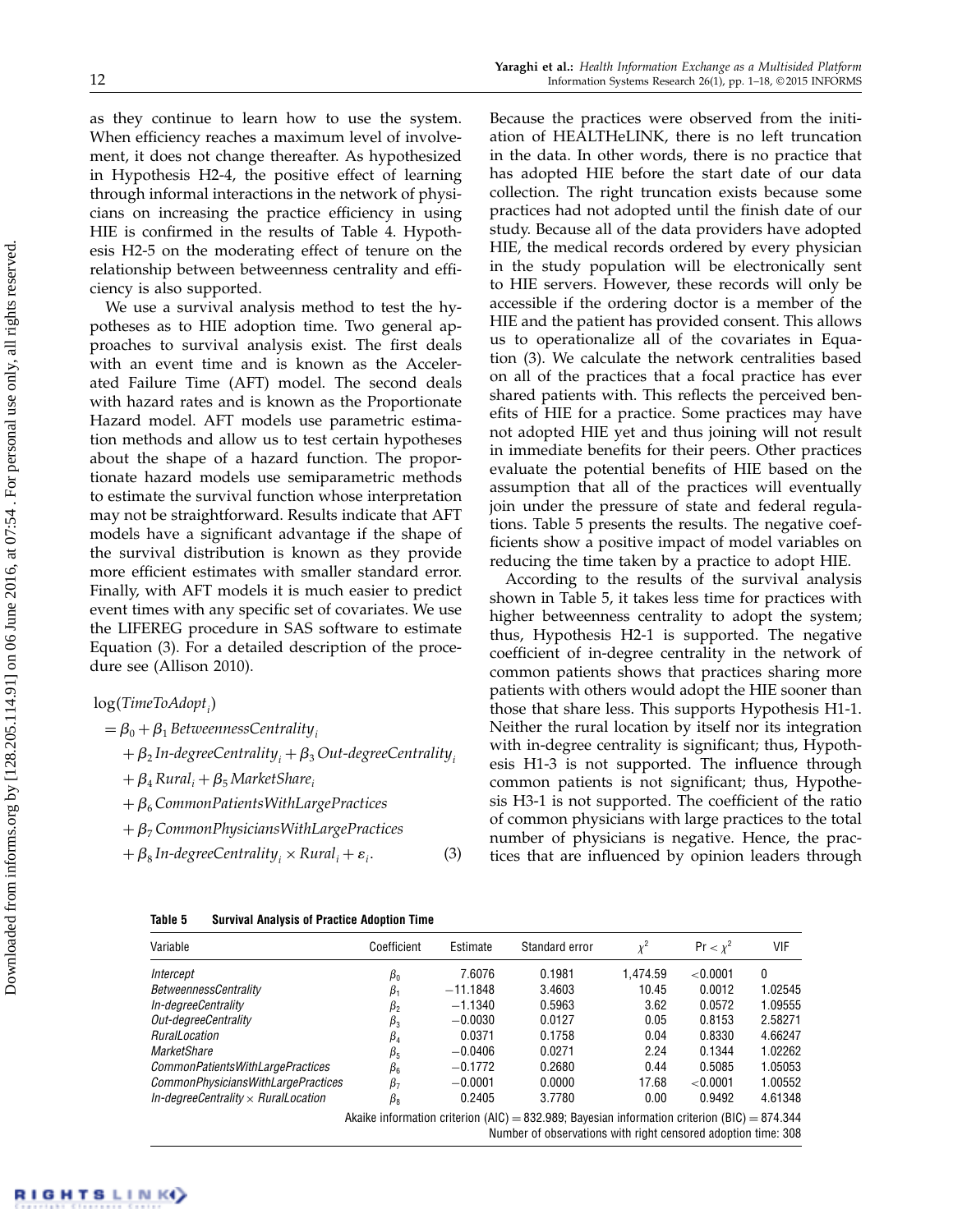common physicians adopt the HIE sooner than others. This confirms Hypothesis H3-2.

## 6. Discussion and Conclusion

Health information technology in general, and HIE in particular, is an inevitable part of reforms currently under way in the national healthcare system. An HIE will provide unique opportunities to increase the quality of healthcare services and, at the same time, significantly reduce healthcare costs. Healthcare payers including state and federal governments as well as private insurance companies have realized the benefits and potentials of HIE systems and are now vigorously advocating them.

Despite the proven advantages of HIE, the nationwide adoption rate is still not promising. Medical information is of high business value for practices. Sharing such information with competitors is considered a risk to strategic market advantage. Practices may also be reluctant to use the HIE because they do not see any direct financial benefit. These and other attitudes negatively affect the level of HIE use among physicians. Technology savvy physicians may be more willing to accept the new technology than their nonsavvy peers. Finally, HIE provides a transparent management and control tool for insurance companies. This is not necessarily encouraging for many physicians who enjoy the independence that their high position in the medical hierarchy provides.

The main goal of HIE platforms is to connect healthcare providers to each other and enable them to share medical records in a timely and cost-effective manner. Therefore, network externalities are crucial in realizing the potential of HIE platforms. Emerging forms of healthcare organizations such as Accountable Care Organizations (ACOs) and Managed Care Organizations (MCOs) can use the findings of this study to efficiently monitor, control, and reduce the costs of their operations. Next we discuss the practical implications of our work.

#### 6.1. Practical Implications

We have empirically shown that the practices with a higher number of shared patients, larger market share, and higher dependency on major practices will adopt HIE faster than others. Moreover, we show the effects of learning through experience and peers on enhancing the involvement of practices in HIE service coproduction. These two findings provide grounds for creating strategies to not only increase HIE adoption but also to enhance the actual use of HIE services by practices. Although there is an abundance of studies in the literature on the effects of social networks on adoption and use of new innovations, we have taken a new approach using degree centrality to capture the network externality and its effect on enhancing the potential value of HIE for members. The paper also provides new insights on the importance of peer influence and the role of learning from other physicians in the HIE market. To our knowledge, this is the first rigorous study of the effects of large practices on driving HIE adoption. Considering the fact that HIE platforms in the nation have not been successful in growing their membership base and increasing their use, this paper will be of interest to practitioners who would like to promote these platforms. The paper provides clear recommendations on identifying the practices that can create the highest externality in the network, impact the others' decision to join, and diffuse the knowledge about HIE to the others.

HEALTHeLINK does not have a unique data architecture or an exclusive operational model to distinguish it from the majority of publicly sponsored RHIOs. In fact, its success in attracting new members and increasing its use among the providers in Western New York supports the credibility of the suggestions provided here as tested strategies for success. The main contribution of this research is highlighting the effects of degree and betweenness centralities in the networks of common patients and physicians on increasing the adoption and use of HIE. This study calls for attention to the multisided nature of HIE and reveals the importance of members in increasing value and diffusing knowledge about HIE. Although HEALTHeLINK only allows sharing of a limited set of medical documents, we still show the prominent influence of these factors on its adoption and use by medical providers.

HEALTHeLINK has recently implemented new technologies that enable practices to share Continuity of Care Documents (CCD) among themselves. Over the time period of our study, this feature was not yet fully functional and the participation of practices in this type of exchange was minimal. With enough participating practices in the near future, consideration of the level of shared CCDs in the use model can add more insights to the analysis results. As the number of HIE functionalities grows, we do not see any reason for these externalities to weaken or fade. Degree centrality will still be important because the value of full functioning HIEs will increase for those practices who share patients with others. In fact, the advanced feature of practice-to-practice sharing of medical records increases the importance of degree centrality in driving the value of HIE for practices. For advanced HIEs, betweenness centrality also becomes more important because learning about all of the advanced functionalities will logically be more challenging. Given the unsatisfactory state of the HIE platforms through the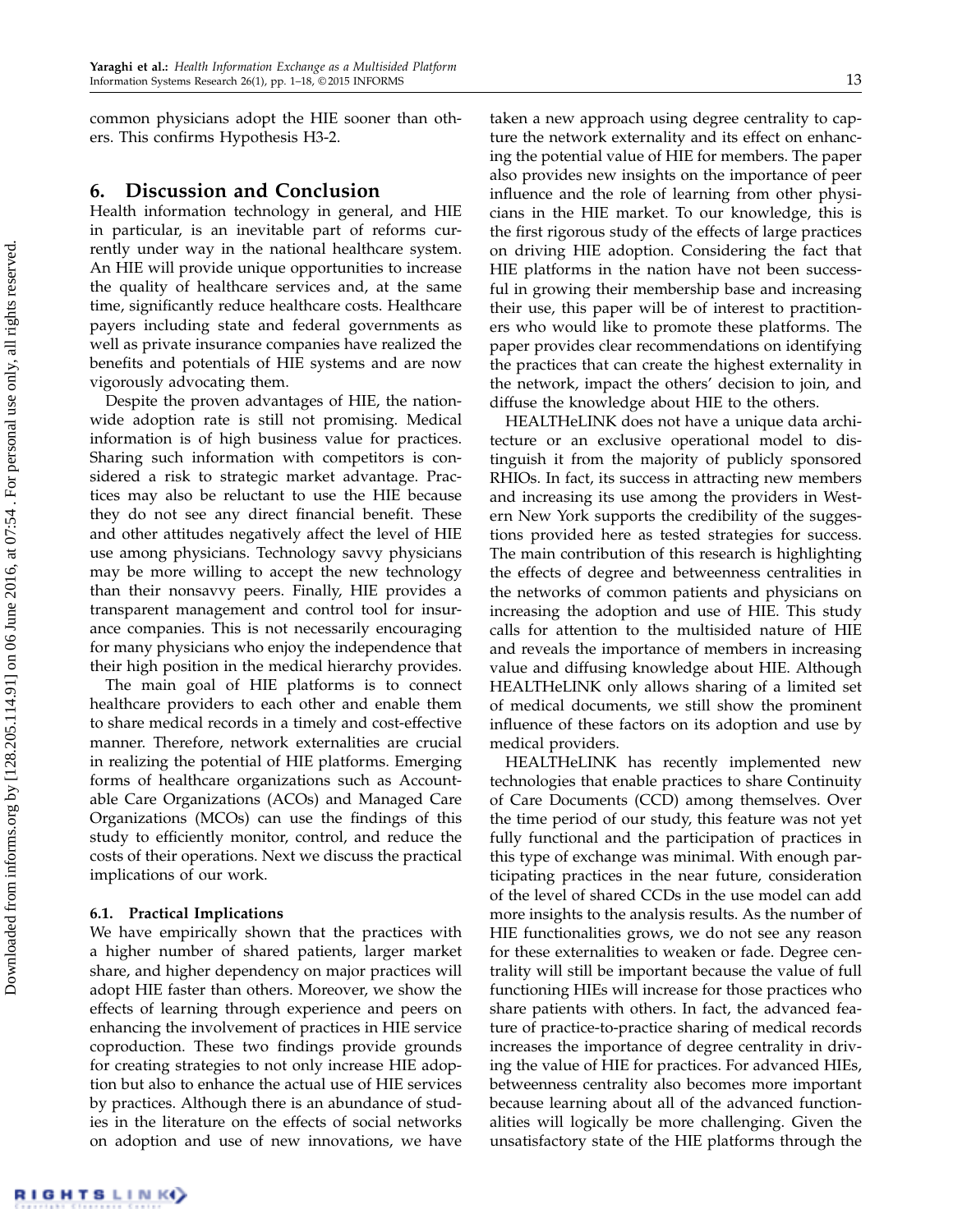United States, the results of this study will be of interest to the HIEs that struggle with the long-term question of "value." Regardless of the type of medical documents, reinforcement of network externality will lead to more available data on the HIE platforms and thus increases their value to potential members.

### 6.2. Future Research

Interoperability of EHR systems is one of the main obstacles of HIE growth. Healthcare providers will be unable to use HIE to its full extent unless they have fully functional and interoperable EHR systems that can smoothly connect to HIE to share medical documents. The practices in Western New York use 15 different types of EMR systems of which a dozen can easily operate with the HEALTHeLINK system and directly import medical data from HIE systems into their internal database. In other words, although interoperability may be an issue in the overall growth of HIE, it is not a major obstacle in the case that we have studied. Moreover, for practices that do not have an interoperable EMR or even do not have an EMR, HEALTHeLINK provides its services through a Web portal called Virtual Health Record (VHR) in which participating practices can view and download patient records regardless of their EMR systems. In our paper, we refer to this system as a self-service channel. Although it takes more time to find and download the patient records through this channel, it solves the interoperability issue to a large extent. In our study, the existence of a VHR system that allows access to HIE without requiring an interoperable EHR system resolves the issue of interoperability. However, in many cases, HIEs do not provide this alternative channel and thus their value for providers depends on the interoperability of their EHR systems with HIEs. This will naturally affect their decision to adopt HIE and their level of HIE use and thus should be considered an important construct in the diffusion models. Investigating the magnitude of the effects of EHR interoperability on HIE adoption and use is an interesting area of research. RHIOs can provide interoperable EHR systems to their members as a complementary product to motivate the adoption and increase the use of their services. The analysis of the costs and benefits of implementing these policies can be a subsequent study.

The policies of payers such as Medicare, Medicaid, and other health insurance companies may largely affect the adoption and use of HIE. With the advent of new payment plans, such as pay for performance, and the appearance of new types of healthcare organizations such as ACOs, providers face a greater need to increase the quality and decrease the cost of their services by adoption and use of HIE. This study does not focus on the relationship between payers and providers and its effect of HIE adoption and use; over the period in which the data was collected, these policies were not in effect. Moreover, the specific details of payment policies and agreements between payers and providers are generally confidential. Access to this data will allow further research on the effects of these policies on HIE adoption, use, and subsequent effects on the quality and costs of healthcare services.

Some of the important areas of future research include measurement and assessment of the effectiveness of HIE platforms in yielding better care for the patients, lower costs of healthcare delivery, and improved coverage of the services. HEALTHeLINK, like many other public RHIOs, is currently supported by funds from the government, state, and its stakeholders. It does not charge its members for the services it provides. To be financially sustainable, HIE platforms have to design viable charging fees for their services. Analyzing adoption and use trends in networks, such as SureScript®, which already has a sustainable and successful business plan and which generates revenue by charging their members, is a promising area of future research to provide insights for HIE platforms and help them in designing similar business plans. In healthcare research, the severity of patients' conditions is generally controlled by the Charlson (1987) comorbidity index, which is available through claims data sets filed by payers. Studying the effects of patients' conditions on HIE use by practices can add more insights to this area of research. These avenues of research are rooted in analytical modeling and empirical investigations of revenue, and yield management strategies for an HIE. We are currently pursuing some of these research directions.

#### Supplemental Material

Supplemental material to this paper is available at http://dx .doi.org/10.1287/isre.2014.0547.

#### Acknowledgments

The results presented in this article rely on the data collected at HEALTHeLINK. The authors thank Daniel Porreca for his support.

#### Appendix

#### Measurement of Practice Efficiency in HIE Service Coproduction

Following Xue et al. (2007), we develop an analytical model based on the Cobb-Douglas production function which considers HIE use as a function not only of firm inputs but also customer inputs and characteristics. We show how this model can be applied to measure the efficiencies of practices in using an HIE system as a latent variable that otherwise cannot be measured directly. Our model is distinguished from Xue et al. (2007) in two major dimensions. First, our unit of analysis is a practice rather than an individual, and thus results in an entirely different operationalization of model variables. Second, we model efficiency as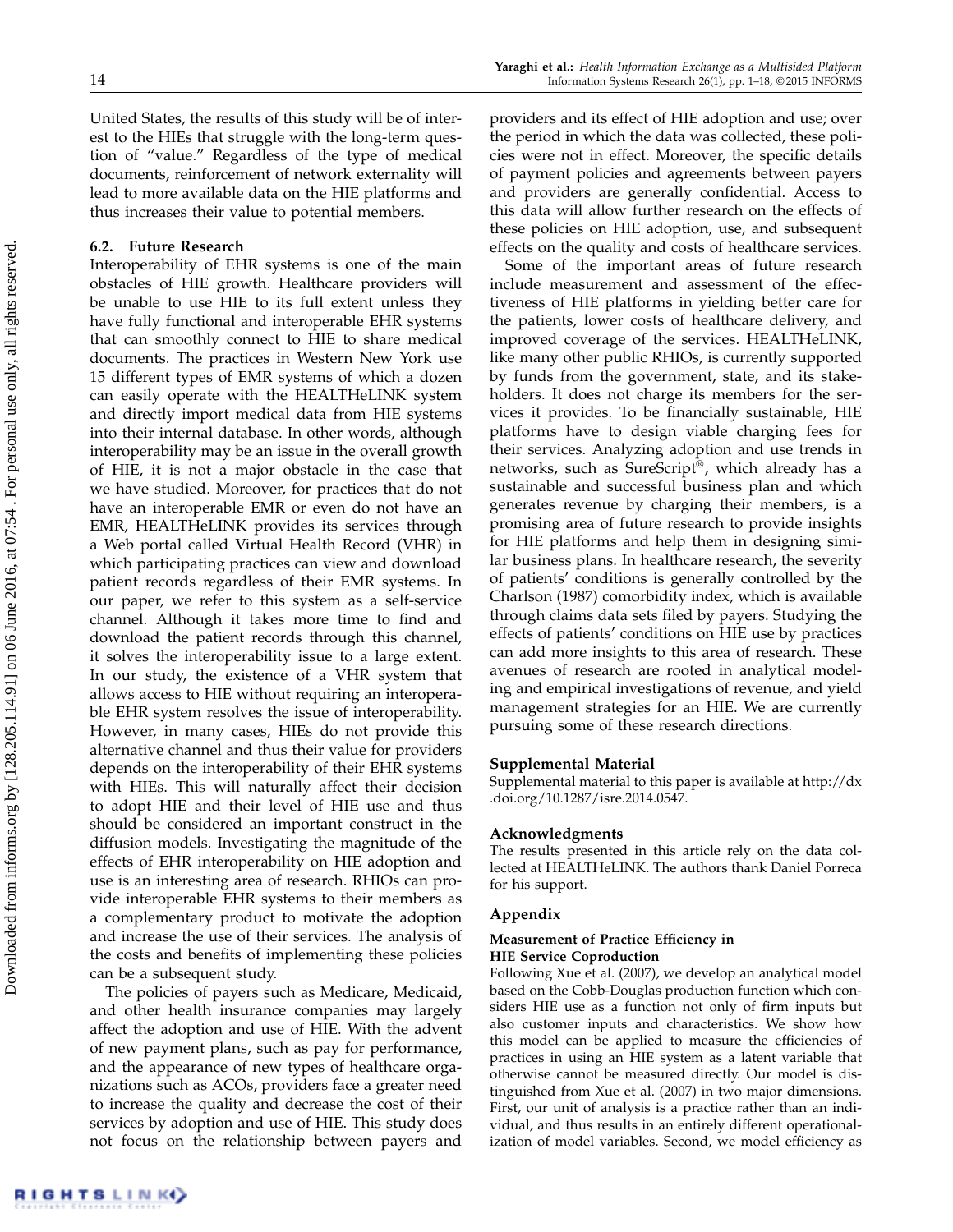a time dependent variable. By applying panel data, we let the efficiencies of practices in using different HIE services vary over time. We model efficiency as a dynamic variable that is different from the fixed and static characterization in the literature and is a generalization of this concept. This approach will capture time dependent factors such as learning and field experiences that may affect long-term efficiency. Our principal empirical task is to construct suitable surrogates for each practice so that we can: (a) isolate practice efficiency from other factors that affect channel choice, and (b) provide support to the claim that our definition of practice efficiency is measuring what we expect by demonstrating that it is correlated with factors that are plausibly associated with efficiency. In this analysis, we denote each of the two channels of access (full- and self-service) by  $C_c$ in which  $c \in \{1, 2\}$ . We consider each of the three medical reports (lab reports, radiology reports, and hospital transcriptions) as a service and denote them by  $j \in \{1, 2, 3\}$ . The cost of labor for a practice is  $w$  (e.g., time opportunity cost) per unit of input labor  $(L_{ci})$  and the value of the service is  $v$ per unit of output  $(O_{ci})$ . Service value is independent of the channel through which the service is acquired but differs by service (e.g., lab reports may be more important to a set of specific practices, as compared to hospital transcripts). We also allow service value and labor cost to change over time. Thus, a practice's utility of using channel  $c$  at time  $t$ to receive  $O_{cj}$  of type *j* medical records is

$$
U_{cj, t} = v_{j, t} O_{cj, t} - w_t L_{cj, t}.
$$
 (4)

In Equation (4) we denote the utility of each service through each channel to be a time dependent variable. The total utility for each practice at each period of time is the sum of the utility of receiving each of the medical records through all of the channels. Thus

$$
U_t = \sum_c \sum_j U_{cj, t}.
$$
 (5)

Let the production inputs for channel and service type be indicated as practice-invested capital  $(R)$ , practice labor  $(L)$ , HIE platform invested capital  $(K)$ , and HIE platform employee labor (H), respectively. Assuming that the effects of practice inputs and HIE platform inputs are in multiplicative form, this yields an overall production function for service of type *j* in channel *c* at time *t* (or output  $O_{c_j,t}$ ) of the form

$$
O_{cj, t} = g_c(R_{c, t}, L_{cj, t}) f_c(K_{c, t}, H_{c, t}).
$$
\n(6)

Where  $f_c(K_{c,t}, H_{c,t})$  is a function of labor and capital by the HIE platform which are likely to be slow changing and is quasifixed for every practice in our analysis. We model the practice portion of the production function using a Cobb-Douglas format as follows:

$$
g_c(R_{c,t}, L_{c,t}) = R_{c,t}^{\alpha_c}(A_{c,t}L_{cj,t})^{\beta_c},
$$
\n(7)

where  $\alpha_c$  and  $\beta_c$  are the output elasticity of practice capital and practice labor, respectively, and  $A_{c,t}$  is a time varying practice-specific factor that affects the practice's productivity of labor when using channel  $c$  at time  $t$ . At each time period a practice chooses an effort level and a capital level for each channel that maximizes its overall utility, thus

$$
\max_{L_{c,t}} U_{c,t} = \max_{L_{cj,t}} \sum_{j=1}^{J} (v_{j,t} O_{cj,t} - w_t L_{cj,t}).
$$
\n(8)

This leads to a set of first order equations such that optimum level of  $L_{cj,t}$  is computed as

$$
L_{cj, t}^* = \left( L_{cj, t} \left| \frac{\partial O_{cj, t}}{\partial L_{cj, t}} \right| = \frac{w_t}{v_{j, t}} \right). \tag{9}
$$

Now if we differentiate  $O_{ci,t}$  with respect to  $L_{ci,t}$  and substituting the  $L_{cj,t}$ <sup>\*</sup> in that we will have

$$
\frac{\partial O_{cj}}{\partial L_{cj,t}} = \frac{\partial R_{c,t}^{\alpha_c}(A_{c,t}L_{cj,t})^{\beta_c} f_c(K_{c,t}, H_{c,t})}{\partial L_{cj,t}} \n= \beta_c R_{c,t}^{\alpha_c} A_{c,t}^{\beta_c} L_{cj,t}^{\beta_c-1} f_c(K_{c,t}, H_{c,t}) = \frac{w_t}{v_{j,t}},
$$
\n(10)

$$
L_{cj, t}^* = \left[ \beta_c R_{c, t}^{\alpha_c} A_{c, t}^{\beta_c} f_c(K_{c, t}, H_{c, t}) \frac{v_{j, t}}{w_t} \right]^{1/(1-\beta_c)}.
$$
 (11)

In the above formula,  $L_{cj, t}^*$  implies the optimal labor choice for channel  $c$  at time  $t$ . Substituting this back into the original production function yields:

$$
O_{cj, t} = g_c(R_{c, t}, L_{cj, t}) f_c(K_{c, t}, H_{c, t})
$$
  
=  $R_{c, t}^{\alpha_c/(1-\beta_c)} A_{c, t}^{\beta_c/(1-\beta_c)} \beta_c^{\beta_c/(1-\beta_c)} f_c(K_{c, t}, H_{c, t})^{1/(1-\beta_c)}$   

$$
\cdot w_t^{\beta_c/(\beta_c-1)} v_{j, t}^{\beta_c/(1-\beta_c)}.
$$
 (12)

Since  $O_{c,t}^* = \sum_j O_{cj,t}$  then

$$
O_{c,t}^* = R_{c,t}^{\alpha_c/(1-\beta_c)} A_{c,t}^{\beta_c/(1-\beta_c)} \beta_c^{\beta_c/(1-\beta_c)} f_c(K_{c,t}, H_{c,t})^{1/(1-\beta_c)}
$$

$$
\cdot w_t^{\beta_c/(\beta_c-1)} \sum_j v_{j,t}^{\beta_c/(1-\beta_c)}.
$$
(13)

In the logarithmic format we will have

$$
\log O_{c,t}^* = \frac{\alpha_c}{1 - \beta_c} \log R_{c,t} + \frac{\beta_c}{1 - \beta_c} \log A_{c,t} + \frac{\beta_c}{1 - \beta_c} \log \beta_c
$$
  
+ 
$$
\frac{1}{1 - \beta_c} \log f_c(K_{c,t}, H_{c,t}) + \frac{\beta_c}{\beta_c - 1} \log w_t
$$
  
+ 
$$
\log \sum v_{j,t}^{\beta_c/(1 - \beta_c)}.
$$
 (14)

Thus at every time period  $t$  each practice will use each channel (full- and self-service) to receive a number of medical documents  $O_c^*$ . The number of such documents is a function of capital  $R_c$ , efficiency  $A_c$ , HIE platform inputs in channels  $f_c(K_c,H_c)$ , unit cost of customer labor w, and the value of each type of medical records  $v_j$ .

The number of medical records received by each practice can be regressed on the measures of practice capital  $R_c$ , practice effort costs  $w$ , and medical record value  $v_j$ . The efficiency measures can then be obtained as the residual of the resulting regression equation. This approach to measuring efficiency has been previously used by well-known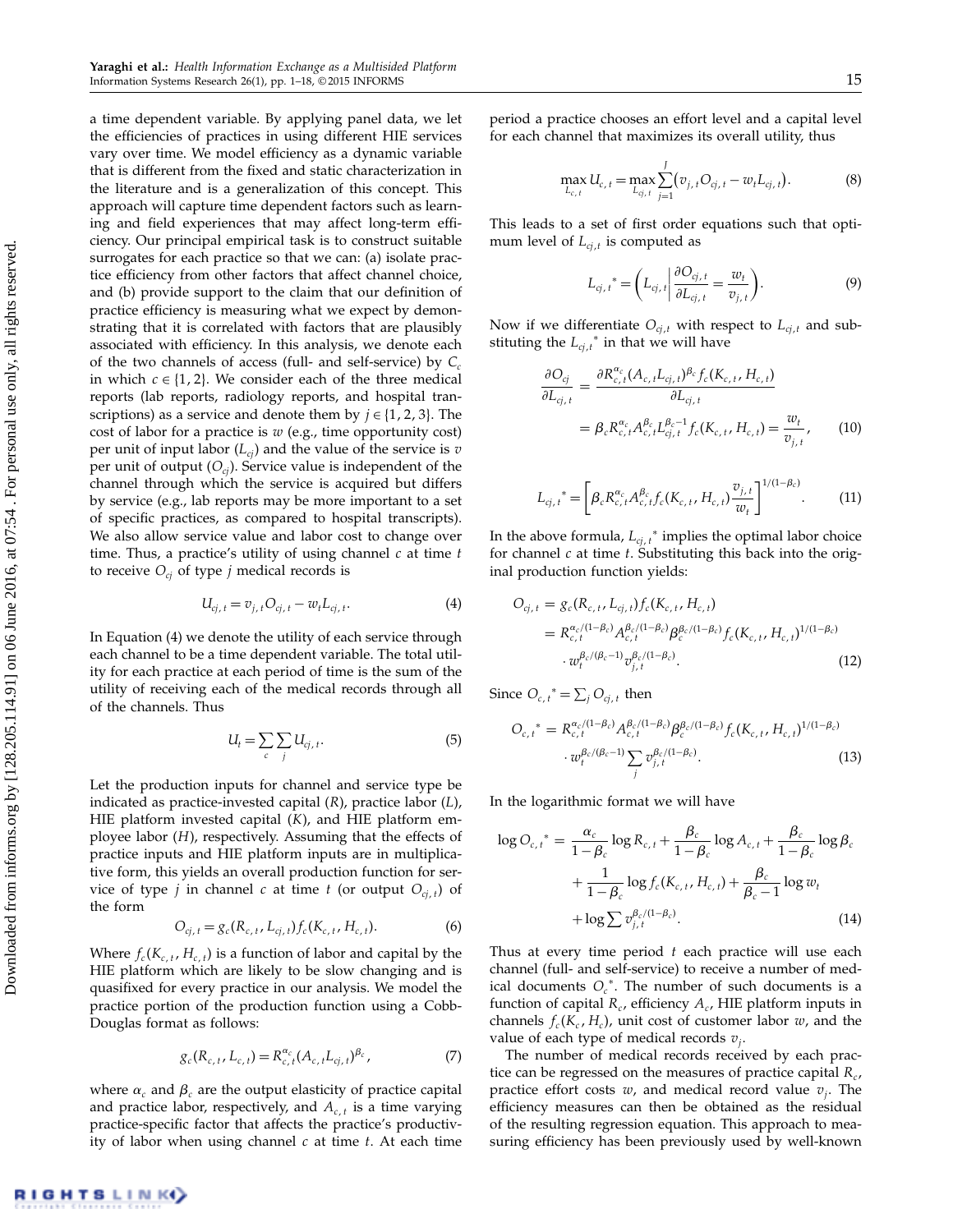economists such as Griliches (1994) to measure the economical productivity of agents in different micro- and macroeconomic contexts.

$$
\log O_{c,t}^* = \frac{\alpha_c}{1 - \beta_c} \log R_{c,t} + \frac{\beta_c}{1 - \beta_c} \log \beta_c
$$
  
+ 
$$
\frac{1}{1 - \beta_c} \log f_c(K_{c,t}, H_{c,t}) + \frac{\beta_c}{\beta_c - 1} \log w_t
$$
  
+ 
$$
\log \sum v_{j,t}^{\beta_c/(1 - \beta_c)} + \varepsilon_t.
$$
 (15)

In the regression equation above,  $\varepsilon_t = [\beta_c/(1 - \beta_c)] \log A_{c, t}$ and thus  $A_{c,t} = \varepsilon_t^{(1-\beta_c)/\beta_c}$ .

Three issues arise from directly using the residuals as a measure of practice efficiency. (1) The regression equation is derived for each channel separately; greater precession may be obtained if we aggregate the residuals from all of the channels. (2) The unobservable practice characteristics may affect its choice of channel and thus the observed residual may include an error term s that can be practice-specific fixed or random effect. Thus we will have  $\varepsilon'_{t} = [\beta_c/(1-\beta_c)] \log A_{c,t} + s_t$ . (3) The production function applies to all channels, though the level and extent of a practice's participation can vary substantially. As explained earlier, we expect the amount of practice labor input in a full-service channel to be smaller than that in a self-service channel to access a type of medical record. This implies a low elasticity of labor input in a full-service channel and, therefore, minimal variation in full service channel use due to the direct effect of efficiency. However, the full-service channel use may be helpful in estimating individual effects so they can be usefully incorporated into a composite efficiency measure as shown in Equation (16).

To address the above three issues, we construct a customer efficiency measure for each practice at every time period as the difference between efficiency in using selfservice channel C" and full-service channel C'.

$$
CE_t = \theta_{C''} \varepsilon_{t,C''} - \theta_{C'} \varepsilon_{t,C'}.
$$
 (16)

The optimal weights are theoretically related to the variance of each residual and are proportional to the marginal product of labor in each type of channel through  $\beta_c/(1 - \beta_c)$ .

#### References

- Adler-Milstein J, Bates DW, Jha AK (2011) A survey of health information exchange organizations in the United States: Implications for meaningful use. Ann. Internal Medicine 154(10): 666–671.
- Adler-Milstein J, DesRoches CM, Jha AK (2011) Health information exchange among U.S. hospitals. Amer. J. Managed Care 17(11):761–768.
- Allison PD (2010) Survival Analysis Using SAS: A Practical Guide (SAS Inst, Cary, NC).
- Amatayakul M (2008) Think a privacy breach couldn't happen at your facility? Think again. Healthcare Financial Management: J. Healthcare Financial Management Assoc. 62(5):100–101.
- Aron R, Dutta S, Janakiraman R, Pathak PA (2011) The impact of automation of systems on medical errors: Evidence from field research. Inform. Systems Res. 22(3):429–446.
- Baicker K, Skinner JS (2010) Tax Policy and Economy, Vol. 25 (University of Chicago Press, Chicago).
- Bampo M, Ewing MT, Mather DR, Stewart D, Wallace M (2008) The effects of the social structure of digital networks on viral marketing performance. Inform. Systems Res. 19(3):273–290.
- Bates DW, Bitton A (2010) The future of health information technology in the patient-centered medical home. Health Affairs 29(4):614–621.
- Bloom BS (2002) Crossing the quality chasm: A new health system for the 21st century. JAMA: J. Amer. Medical Assoc. 287(5): 646–647.
- Blumenthal D, Tavenner M (2010) The "meaningful use" regulation for electronic health records. New England J. Medicine 363(6): 501–504.
- Boyer KK, Hallowell R, Roth AV (2002) E-services: Operating strategy—a case study and a method for analyzing operational benefits. J. Oper. Management 20(2):175–188.
- Briggs B (2003) The history of networks in health care. Health Data Management 11(3):36.
- Buntin MB, Burke MF, Hoaglin MC, Blumenthal D (2011) The benefits of health information technology: a review of the recent literature shows predominantly positive results. Health Affairs 30(3):464–471.
- Casalino L, Gillies RR, Shortell SM, Schmittdiel JA, Bodenheimer T, Robinson JC, Rundall T, Oswald N, Schauffler H, Wang MC (2003) External incentives, information technology, and organized processes to improve health care quality for patients with chronic diseases. JAMA: J. Amer. Medical Assoc. 289(4):434–441.
- Charlson ME, Pompei P, Ales KL, MacKenzie CR (1987) A new method of classifying prognostic comorbidity in longitudinal studies: Development and validation. J. Chronic Diseases 40(5):373–383.
- Chellappa RK, Saraf N (2010) Alliances, rivalry, and firm performance in enterprise systems software markets: A social network approach. Inform. Systems Res. 21(4):849–871.
- Chernew ME, Baicker K, Hsu J (2010) The specter of financial armageddon health care and federal debt in the United States. New England J. Medicine 362(13):1166–1168.
- Coleman JS, Katz E, Menzel H (1966) Medical Innovation: A Diffusion Study (Bobbs-Merrill, New York).
- Corrigan JM, Greiner A, Erickson SM (2002) Fostering Rapid Advances in Health Care: Learning from System Demonstrations (National Academies Press, Washington, DC).
- Davis GF (1991) Agents without principles? The spread of the poison pill through the intercorporate network. Admin. Sci. Quart. 36(4):583–613.
- Davis K, Schoen C, Stremikis K, Fund C (2010) Mirror, mirror on the wall: How the performance of the U.S. health care system compares internationally: 2010 update, Commonwealth Fund. http://www.commonwealthfund.org/publications/fund -reports/2010/jun/mirror-mirror-update.
- DiMaggio PJ (1988) Interest and agency in institutional theory. Zucker LG, ed. Research in Institutional Patterns Environment and Culture (Ballinger, Cambridge, MA), 3–22.
- DiMaggio PJ, Powell WW (1983) The iron cage revisited: Institutional isomorphism and collective rationality in organizational fields. Amer. Sociol. Rev. 48(2):147–160.
- Edwards A, Hollin I, Barry J, Kachnowski S (2010) Barriers to cross– institutional health information exchange: A literature review. J. Healthcare Inform. Management: JHIM 24(3):22–34.
- Fontaine P, Zink T, Boyle RG, Kralewski J (2010) Health information exchange: Participation by Minnesota primary care practices. Arch. Intern Medicine 170(7):622–629.
- Fuchs VR (1968) The Service Economy (National Bureau of Economic Research, Cambridge, MA).
- Gardner BD, Warner JE (1994) Two steps forward-one step back. Choices 9(1):5–9.
- Grewal R, Lilien GL, Mallapragada G (2006) Location, location, location: How network embeddedness affects project success in open source systems. Management Sci. 52(7):1043–1056.
- Griliches Z (1994) Productivity, R&D, and the data constraint. Amer. Econom. Rev. 84(1):1–23.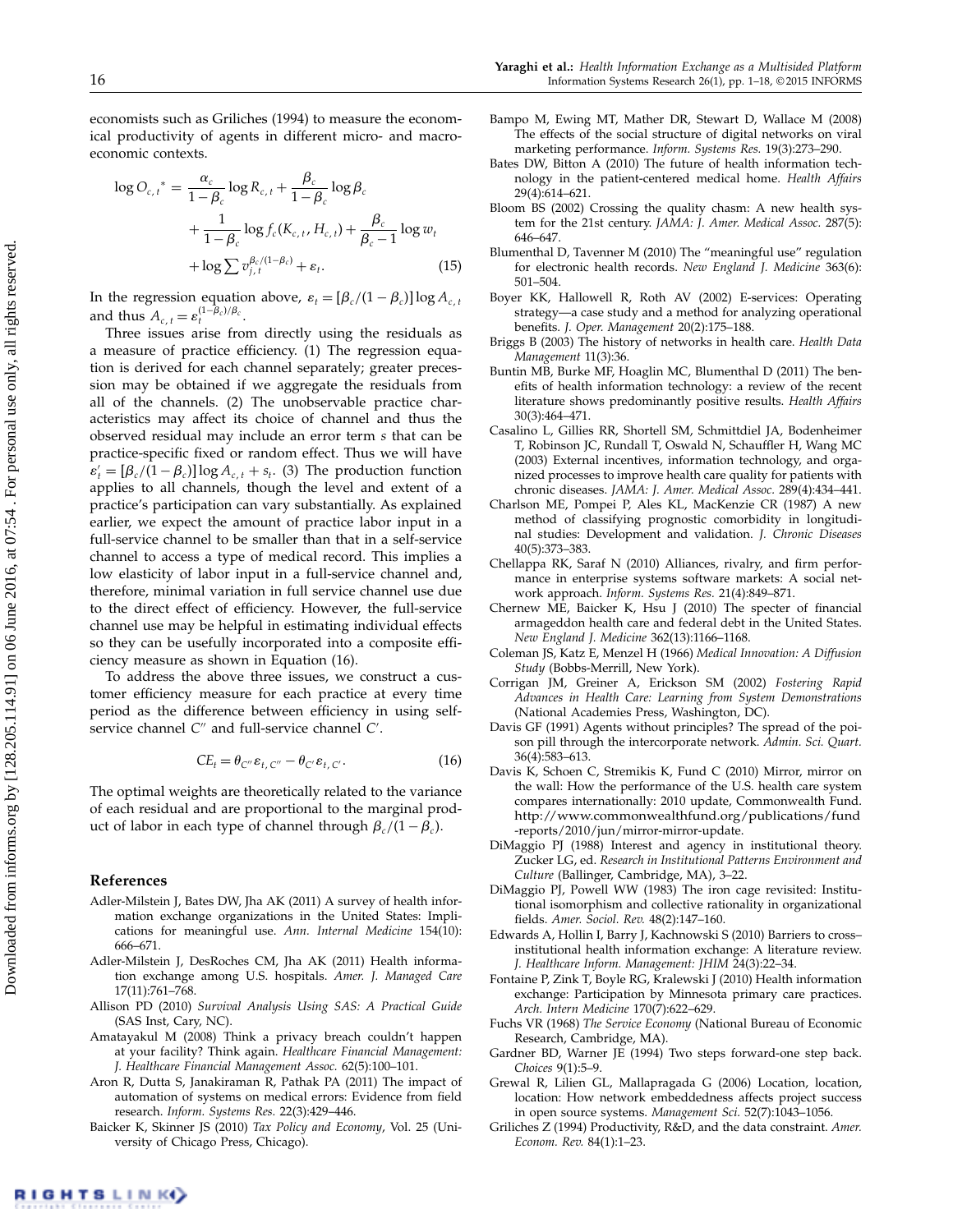- Grossman JM, Bodenheimer TS, McKenzie K (2006) Hospitalphysician portals: The role of competition in driving clinical data exchange. Health Affairs 25(6):1629–1636.
- Grossman JM, Kushner KL, November EA, LTHPOLICY PC (2008) Creating Sustainable Local Health Information Exchanges: Can Barriers to Stakeholder Participation Be Overcome? (Center for Studying Health System Change, Washington, DC).
- Gurǎu C (2002) E-banking in transition economies: The case of Romania. J. Financial Services Marketing 6(4):362–378.
- Gurbaxani V (1990) Diffusion in computing networks: The case of BITNET. Comm. ACM 33(12):65–75.
- Hall RH, Quinn RE (1984) State expansion and organizational fields. Organ. Theory Public Policy 147–161.
- Hausman JA (1978) Specification tests in econometrics. Econometrica: J. Econometric Society 46(6):1251–1271.
- Jensen TB, Aanestad M (2006) How healthcare professionals "make sense" of an electronic patient record adoption. Inform. Systems Management 24(1):29–42.
- Johnson KB, Unertl KM, Chen Q, Lorenzi NM, Nian H, Bailey J, Frisse M (2011) Health information exchange usage in emergency departments and clinics: The who, what, and why. J. Amer. Medical Informatics Assoc. 18(5):690–697.
- Kane GC, Alavi M (2008) Casting the net: A multimodal network perspective on user-system interactions. Inform. Systems Res. 19(3):253–272.
- Kane GC, Labianca GJ (2011) IS avoidance in health-care groups: A multilevel investigation. Inform. Systems Res. 22(3):504–522.
- Kelley SW, Donnelly JH, Skinner SJ (1990) Customer participation in service production and delivery. J. Retailing 66(3):315–335.
- Kraut RE, Rice RE, Cool C, Fish RS (1998) Varieties of social influence: The role of utility and norms in the success of a new communication medium. Organ. Sci. 9(4):437–453.
- Kwon TH (1990) A diffusion of innovation approach to MIS infusion: Conceptualization, methodology, and management strategies. Proc. Eleventh Internat. Conf. Inform. Systems (Association for Computing Machinery, New York), 139–147.
- Lassila KS, Pemble KR, DuPont LA, Cheng RH (1997) Assessing the impact of community health information networks: A multisite field study of the Wisconsin health information network. Topics Health Inform. Management 18(2):64–76.
- Lenert L, Sundwall D, Lenert ME (2012) Shifts in the architecture of the nationwide health information network. J. Amer. Medical Informatics Assoc. 19(4):498–502.
- Lewis WR, Wakerly RT (1995) CHINs (community health information networks): Fad or destiny? Healthcare Inform. Management: J. Healthcare Inform. Management Systems Society Amer. Hospital Assoc. 9(2):5–7.
- Loh L, Venkatraman N (1992) Diffusion of information technology outsourcing: Influence sources and the Kodak effect. Inform. Systems Res. 3(4):334–358.
- Lorenzi NM (2003) Strategies for Creating Successful Local Health Information Infrastructure Initiatives (Vanderbilt University, Nashville, TN).
- Malepati S, Kushner K, Lee JS (2007) RHIOs and the value proposition: Value is in the eye of the beholder. J. AHIMA 78(3):24–29.
- Martin AB, Lassman D, Washington B, Catlin A (2012) Growth in U.S. health spending remained slow in 2010; Health share of gross domestic product was unchanged from 2009. Health Affairs 31(1):208–219.
- McClellan M, McKethan AN, Lewis JL, Roski J, Fisher ES (2010) A national strategy to put accountable care into practice. Health Affairs 29(5):982–990.
- McLeod R Jr, Fuerst WL (1982) Marketing the MIS during times of resource scarcity. MIS Quart. 6(3):45–54.
- Mcllwain K, Lassetter JS (2009) Building sustainable hies. Health Management Tech. 30(2):8–11.
- Mehra A, Kilduff M, Brass DJ (2001) The social networks of high and low self-monitors: Implications for workplace performance. Admin. Sci. Quart. 46(1):121–146.
- Melnick G, Keeler E (2007) The effects of multi-hospital systems on hospital prices. J. Health Econom. 26(2):400–413.
- Menon NM, Lee B, Eldenburg L (2000) Productivity of information systems in the healthcare industry. Inform. Systems Res. 11(1): 83–92.
- Nakamura MM, Ferris TG, DesRoches CM, Jha AK (2010) Electronic health record adoption by children's hospitals in the United States. Arch. Pediatrics Adolescent Medicine 164(12):1145–1151.
- Overhage JM, Dexter PR, Perkins SM, Cordell WH, McGoff J, McGrath R, McDonald CJ (2002) A randomized, controlled trial of clinical information shared from another institution. Ann. Emergency Medicine 39(1):14–23.
- Paul LS (1995) IDS vs. CHIN: The great debate. Infocare (May):42,44.
- Payton FC, Ginzberg MJ (2001) Interorganizational health care systems implementations: An exploratory study of early electronic commerce initiatives. Health Care Management Rev. 26(2):20–32.
- Poissant L, Pereira J, Tamblyn R, Kawasumi Y (2005) The impact of electronic health records on time efficiency of physicians and nurses: A systematic review. J. Amer. Medical Informatics Assoc. 12(5):505–516.
- Rogers EM (1962) Diffusion of Innovations (Free Press, New York).
- Rogers EM, Kincaid DL (1981) Communication Networks: Toward a New Paradigm for Research (Free Press, New York).
- Ross SE, Schilling LM, Fernald DH, Davidson AJ, West DR (2010) Health information exchange in small-to-medium sized family medicine practices: Motivators, barriers, and potential facilitators of adoption. Internat. J. Medical Informatics 79(2):123–129.
- Rubin RD (2003) The community health information movement: Where it's been, where it's going. Public Health Informatics Inform. Systems 31(1):595–616.
- Sasidharan S, Santhanam R, Brass DJ, Sambamurthy V (2012) The effects of social network structure on enterprise systems success: A longitudinal multilevel analysis. Inform. Systems Res. 23(3-Part-1):658–678.
- Scalise DA (2006) Primer for building RHIOs. Hospitals Health Networks 80:49–53.
- Sipkoff M (2010) HIEs are slow going but critical part of HIT. Managed Care 19(March):30–34.
- Solomon MR (2007) Regional health information organizations: A vehicle for transforming health care delivery? J. Medical Systems 31(1):35–47.
- Squazzo JD (2007) The state of regional health information organizations: Health data exchange on the rise. Healthcare Executive 22(5):8–10.
- Stark MJ, Gregan SL, Allen PW (1996) The Iowa CHMIS: Work in progress. J. Ambulatory Care Management 19(1):98–104.
- Starr P (1997) Smart technology, stunted policy: Developing health information networks. Health Affairs 16(3):91–105.
- Terry K (2006) The rocky road to RHIOs. Medical Econom. 83(4): TCP8–TCP10.
- Tucker C (2008) Identifying formal and informal influence in technology adoption with network externalities. Management Sci. 54(12):2024–2038.
- U.S. Congress: Office of Technology Assessment (1995) Bringing healthcare online: The role of information technologies.
- Venkatesh V, Zhang X, Sykes TA (2011) "Doctors do too little technology": A longitudinal field study of an electronic healthcare system implementation. Inform. Systems Res. 22(3):523–546.
- Vest JR, Gamm LD (2010) Health information exchange: Persistent challenges and new strategies. J. Amer. Medical Informatics Assoc. 17(3):288–294.
- Walker J, Pan E, Johnston D, Adler-Milstein J, Bates DW, Middleton B (2005) The value of health care information exchange and interoperability. Health Affairs Jan–Jun(suppl):W5-10–W5-18.
- Wang YS, Wang YM, Lin HH, Tang TI (2003) Determinants of user acceptance of Internet banking: An empirical study. Internat. J. Service Indust. Management 14(5):501–519.
- Whitaker GP (1980) Coproduction: Citizen participation in service delivery. Public Administration Rev. 40(3):240–246.
- Williams C, Mostashari F, Mertz K, Hogin E, Atwal P (2012) From the office of the national coordinator: The strategy for advancing the exchange of health information. Health Affairs 31(3):527–536.